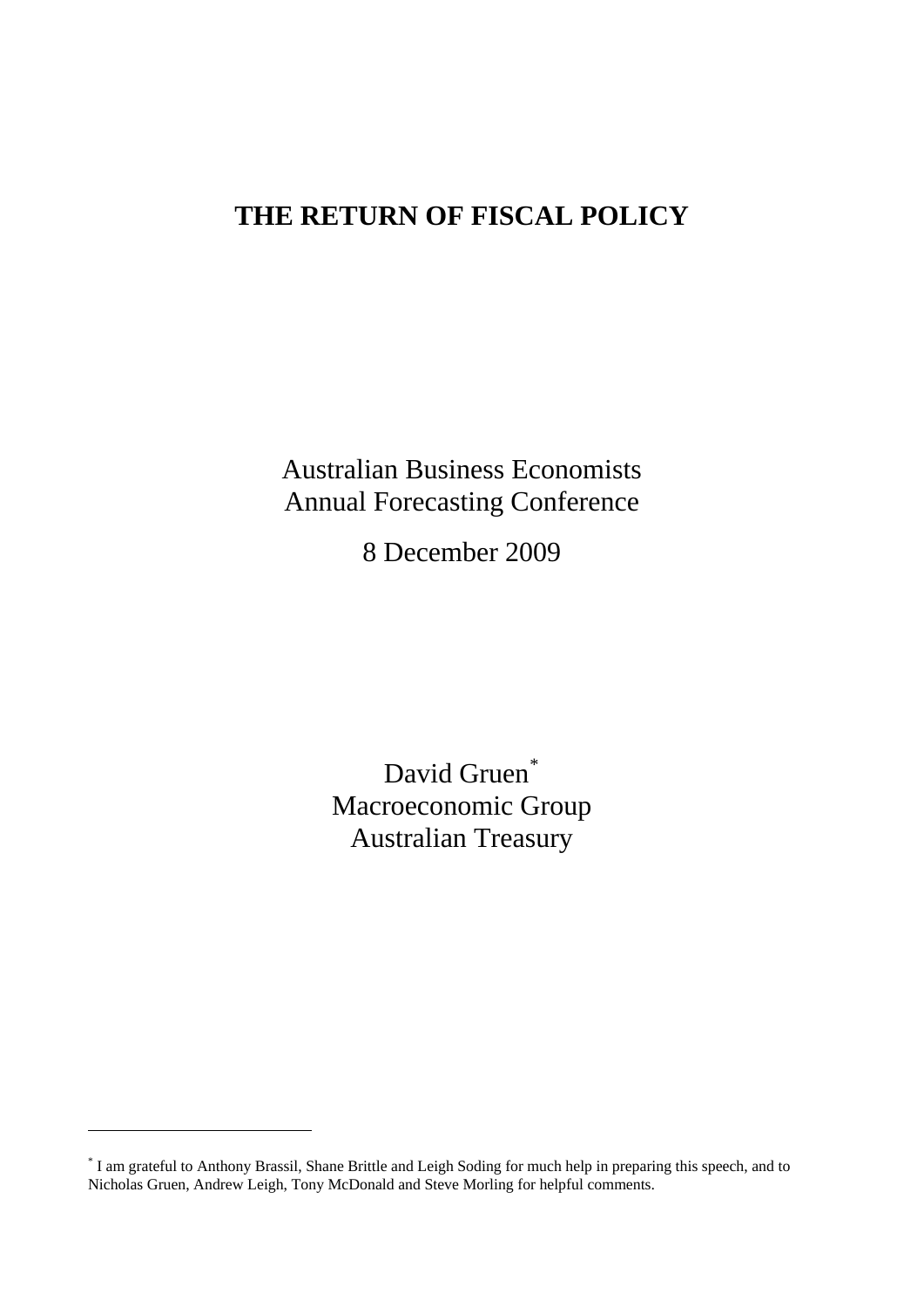## *Introduction*

I am grateful to the Australian Business Economists for the opportunity to speak to you today.

I have chosen as my topic 'The Return of Fiscal Policy'. Of course, fiscal policy has always been with us; what has returned in the past couple of years is the use of active discretionary fiscal policy as a counter-cyclical tool to support aggregate demand.

Today, I will do three things. I will first examine Australia's recent discretionary fiscal response in some detail, and discuss its role in significantly reducing the severity of the current domestic downturn. Secondly, I will talk about the debate over the use of active discretionary fiscal policy. Having fallen out of favour over recent decades, active discretionary fiscal policy was embraced enthusiastically in response to the financial crisis, and I will discuss the economic reasons why this was so. And thirdly, I will discuss the longer-term fiscal challenges facing some of the advanced economies of the world.

#### *Australia's discretionary fiscal response to the global financial crisis*

Let me begin with Australia's discretionary fiscal response to the global financial crisis.

In the weeks following Lehman's collapse in mid September 2008, there was a strong, unequivocal signal that a severe contractionary shock was about to envelop the globe.



#### Chart 1 – IMF forecasts of GDP growth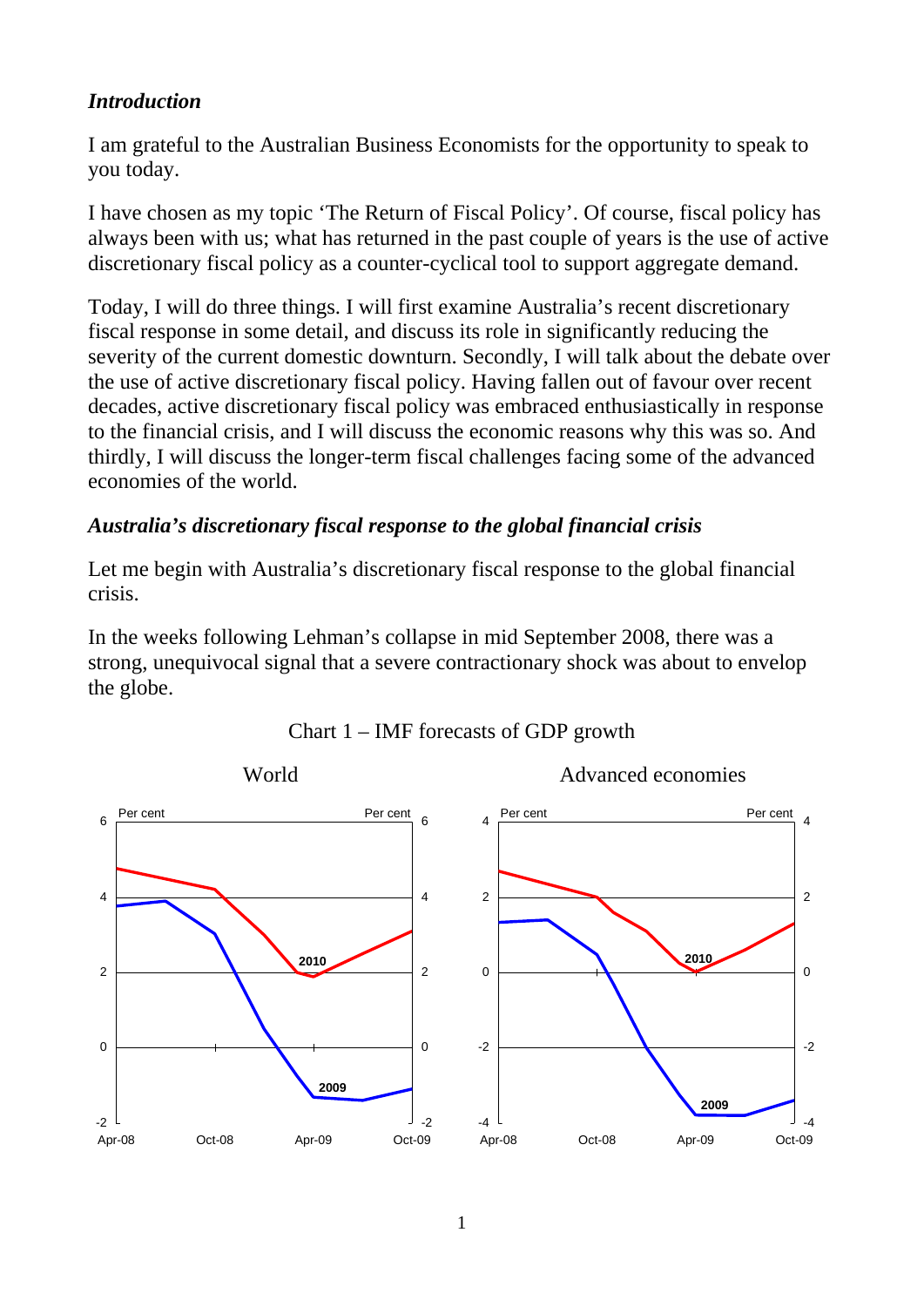Almost immediately after Lehman's collapse, the IMF began to downgrade its forecasts for GDP growth, for the advanced economies and the world as a whole. Over the subsequent several months, these forecasts fell sharply and repeatedly (Chart 1).

As global prospects deteriorated, Australian macroeconomic policy, both monetary and fiscal, moved rapidly to support aggregate demand. Within a month of Lehman's collapse, we had seen the first 100bp cash rate cut, the first discretionary fiscal stimulus package (the Economic Security Strategy), and the announcement of government guarantees for bank deposits and term funding, with all these decisions finalised over the course of a week.

By early December 2008, less than three months after Lehman's collapse, roughly \$8½ billion in cash payments was being distributed to households — an extraordinarily rapid fiscal policy response.



Chart 2 – Timeline of events and policy announcements

Chart 2 provides a timeline of the main events relevant to Australia's macroeconomic policy response in the months following Lehman's collapse. In particular, it shows details of the discretionary fiscal stimulus packages announced progressively through late 2008 and early 2009, as the global economic outlook continued to deteriorate.

Taking the fiscal stimulus packages together, Chart 3 disaggregates the spending between cash transfers and investment spending. To ensure rapid support for aggregate demand, most of the early spending was on cash transfers, provided to low and middle income individuals and households with dependent children. Of course, these are the people most likely to be liquidity-constrained and/or at that stage of

<span id="page-2-0"></span> $1$  Elsewhere, I have provided a detailed chronology of the events leading up to the announcement of the first fiscal stimulus package on 14 October, 2008 (Gruen, 2008).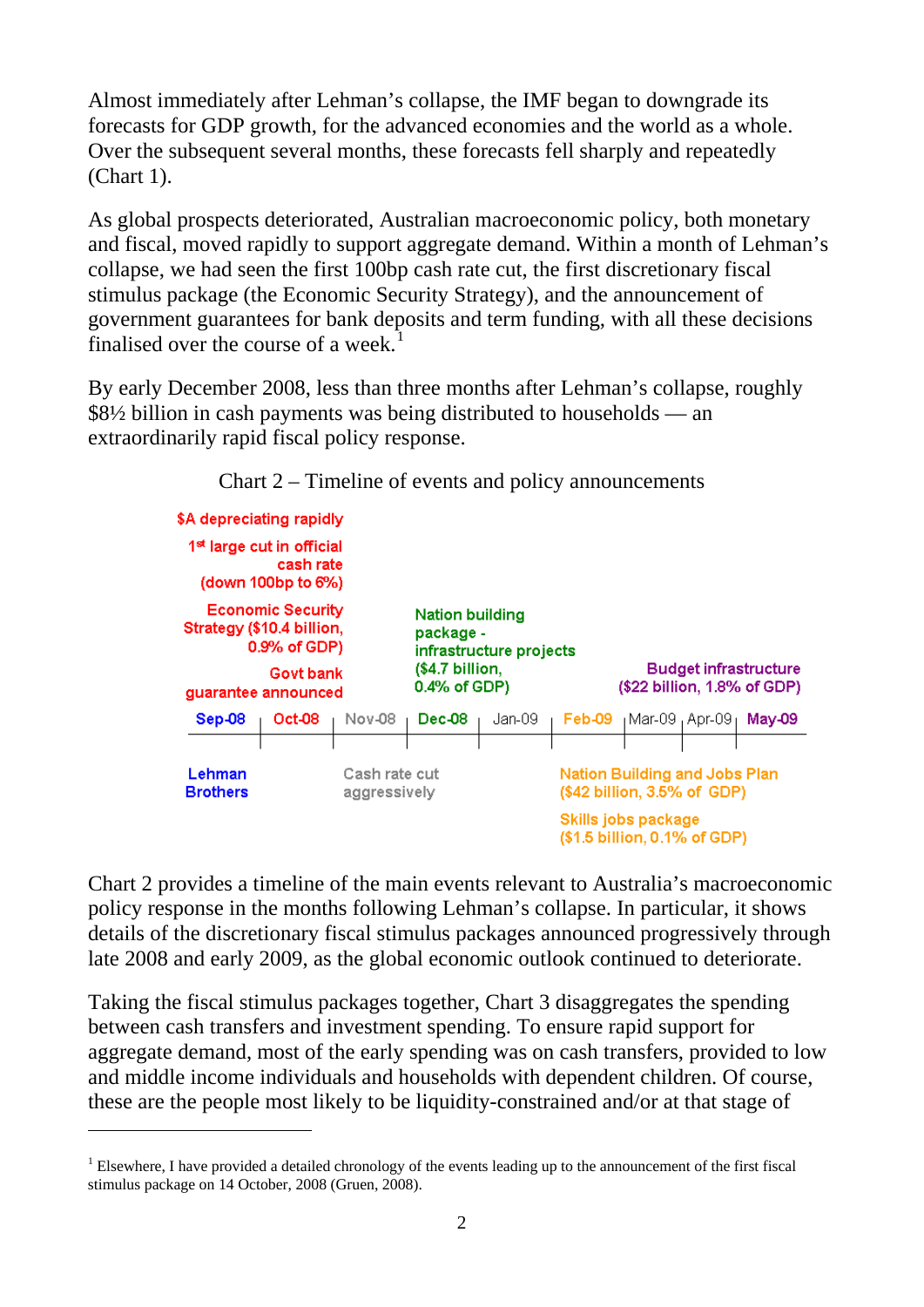their life-cycle when they are most likely to spend a sizeable share of any cash transfer. The remainder of the spending was on a range of investment projects, which provide a longer-term direct contribution to aggregate demand and also contribute to the economy's supply potential.



Chart 3 – Composition of fiscal stimulus

Chart 4 shows the allocation of spending for the largest of the fiscal stimulus packages, the 3.5 per cent of GDP Nation Building and Jobs Plan, announced in February 2009.



As with other packages, several elements of this package were designed to ensure that support was provided to the economy as quickly as possible. One element was, of course, the use of cash transfers. But further elements had to do with the particular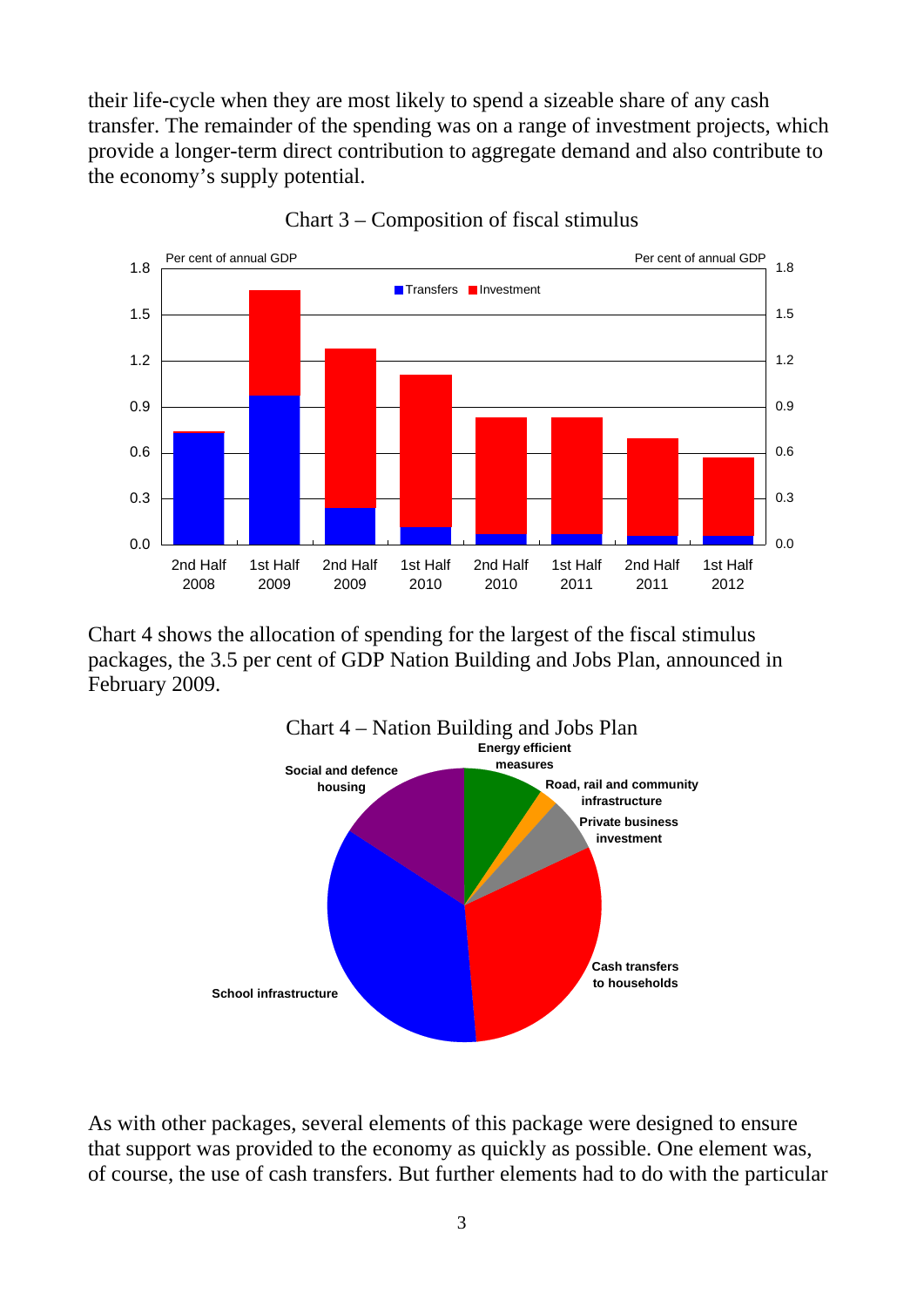types of investment spending, and detailed design features of the package that were chosen to ensure that spending could be undertaken as quickly as possible.<sup>[2](#page-4-0)</sup>

# *Economic Responses to the Australian discretionary fiscal stimulus*

Let me turn now to the economic responses to the Australian fiscal stimulus packages.

As discussed earlier, the first cash transfers to households were distributed in early December 2008. Retail trade jumped by 4 per cent in that month, having shown almost no growth earlier in 2008 (Chart 5). Since then, retail trade has remained relatively strong — supported by the additional cash payments distributed under the Nation Building and Jobs Plan. By October 2009, retail trade was 5.4 per cent higher than its pre-stimulus level in November 2008.





It is worth noting that the jump in retail sales occurred when the stimulus payments were received, rather than when they were announced in October. This suggests that the recipients of these payments were largely liquidity constrained (or that they were rule-of-thumb consumers whose spending adapted to the amount of money readily available for spending). This pattern of behaviour also fits with international evidence

<span id="page-4-0"></span> $2^2$  The largest component of the investment spending, the school-based infrastructure spending, has a number of elements to enable speedy construction. School land is available immediately without the need for planning approval; hence no planning delays. Further, schools chose from standard designs rather than developing their own, to speed up construction. School-based infrastructure spending has the advantage of providing stimulus to almost every population area of the country; useful because the economic slowdown was expected to be geographically widespread. Finally, school infrastructure projects have low import content, which raises the domestic stimulatory impact. Kennedy (2009) provides more detail on features of the stimulus package designed to ensure that it translated into spending in the economy as rapidly as possible.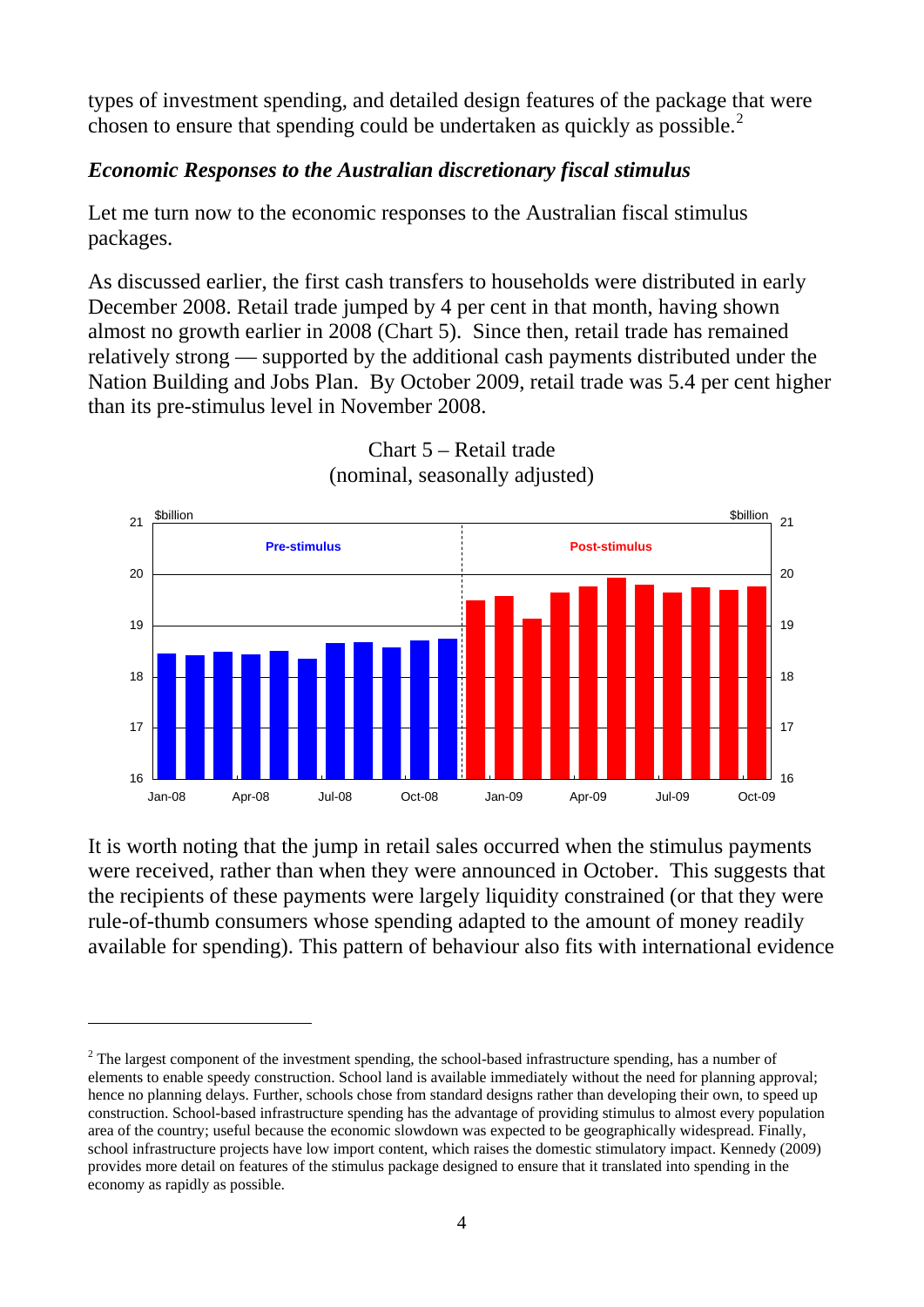that consumption spending tends to rise on receipt of windfall income gains, rather than when consumers became aware that they will receive such windfalls.<sup>[3](#page-5-0)</sup>

Combined with lower interest rates, the introduction of the First Home Owners Boost in October 2008 saw a huge rise in finance commitments by first home buyers (Chart 6). The non-residential building sector also saw a huge lift in building approvals, because of the school infrastructure program from the Nation Building and Jobs Plan.





The behaviour of measures of confidence through the crisis was also instructive. In its early stages, both consumer and business confidence in Australia fell in a similar manner as in the rest of the OECD (Chart 7). But after that, confidence measures in Australia bounced back strongly as it became increasingly clear that the Australian economic slowdown was turning out to be much milder than those in the rest of the OECD.

The release of the March quarter 2009 National Accounts in early June was particularly influential for consumer confidence. Real GDP had fallen in the December quarter 2008, but with the release of the March quarter accounts, it became

<span id="page-5-0"></span> $3$  Wilcox (1989) finds that anticipated increases in income influence consumption when the income is received, rather than when it is announced. Epley, Mak and Idson (2006) find that the way a windfall gain is 'framed' (described) affects the marginal propensity to consume. Windfall gains described as a 'bonus' (as the cash payments distributed under the Nation Building and Jobs Plan were described) rather than a 'tax rebate' induce people to spend more out of the additional income.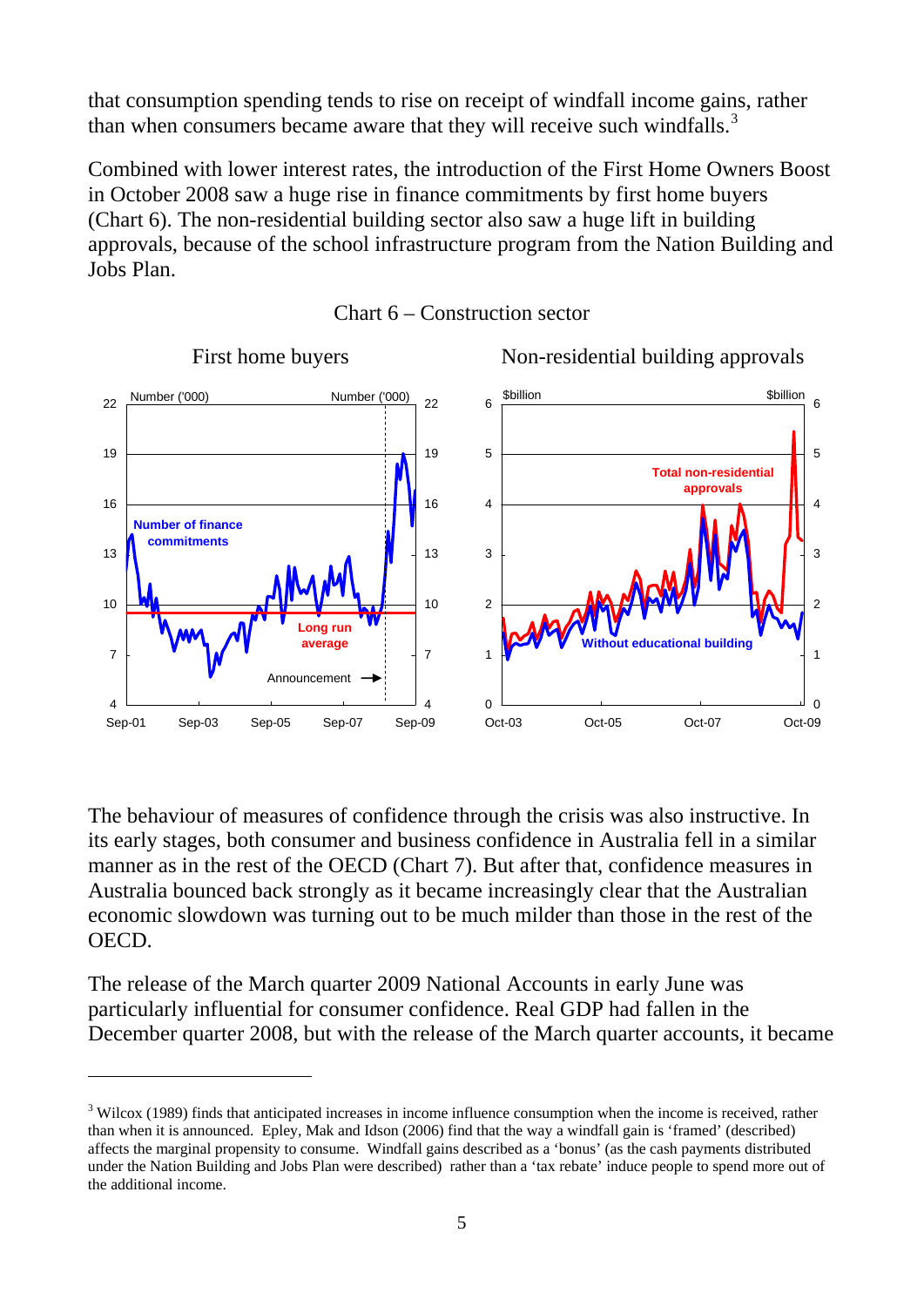clear that Australia had avoided two consecutive quarters of falling real GDP. Consumer confidence rebounded sharply, and kept rising, so much so that the cumulative rise over the four months to September 2009 was the largest four-month rise in the thirty-five year history of the series.



Chart 7 – Confidence

Note: For consumer confidence, the Australian series is the Westpac-Melbourne Institute Index of Consumer Sentiment and the OECD series is the OECD-total consumer confidence measure. For business confidence, the corresponding series are the NAB Monthly Business Survey and the OECD-total business (manufacturing) confidence measure.

It appears that the expansionary macroeconomic policy response was large enough and quick enough to convince the community — both consumers and businesses that the slowdown would be relatively mild (indeed much milder than most forecasters, including the Australian Treasury, had earlier expected). If that inference is correct, it is also important. It implies that, on this occasion, expansionary macroeconomic policy was able to generate a favourable feedback loop in the economy. Macroeconomic policy supported economic activity, which in turn convinced consumers and businesses that the slowdown would be relatively mild. This in turn led consumers and businesses to continue to spend, and led businesses to cut workers' hours rather than laying them off, which in turn helped the economic slowdown to be relatively mild.

The alternative, with economic conditions deteriorating sharply, consumers and businesses 'hunkering down', raising their precautionary saving rather than spending, and businesses laying off workers rather than rationing hours because they anticipated a severe, protracted downturn, would have been a much more malign outcome. But it is an outcome to which Australia might have succumbed had both monetary and fiscal policy not acted as swiftly and substantially as they did.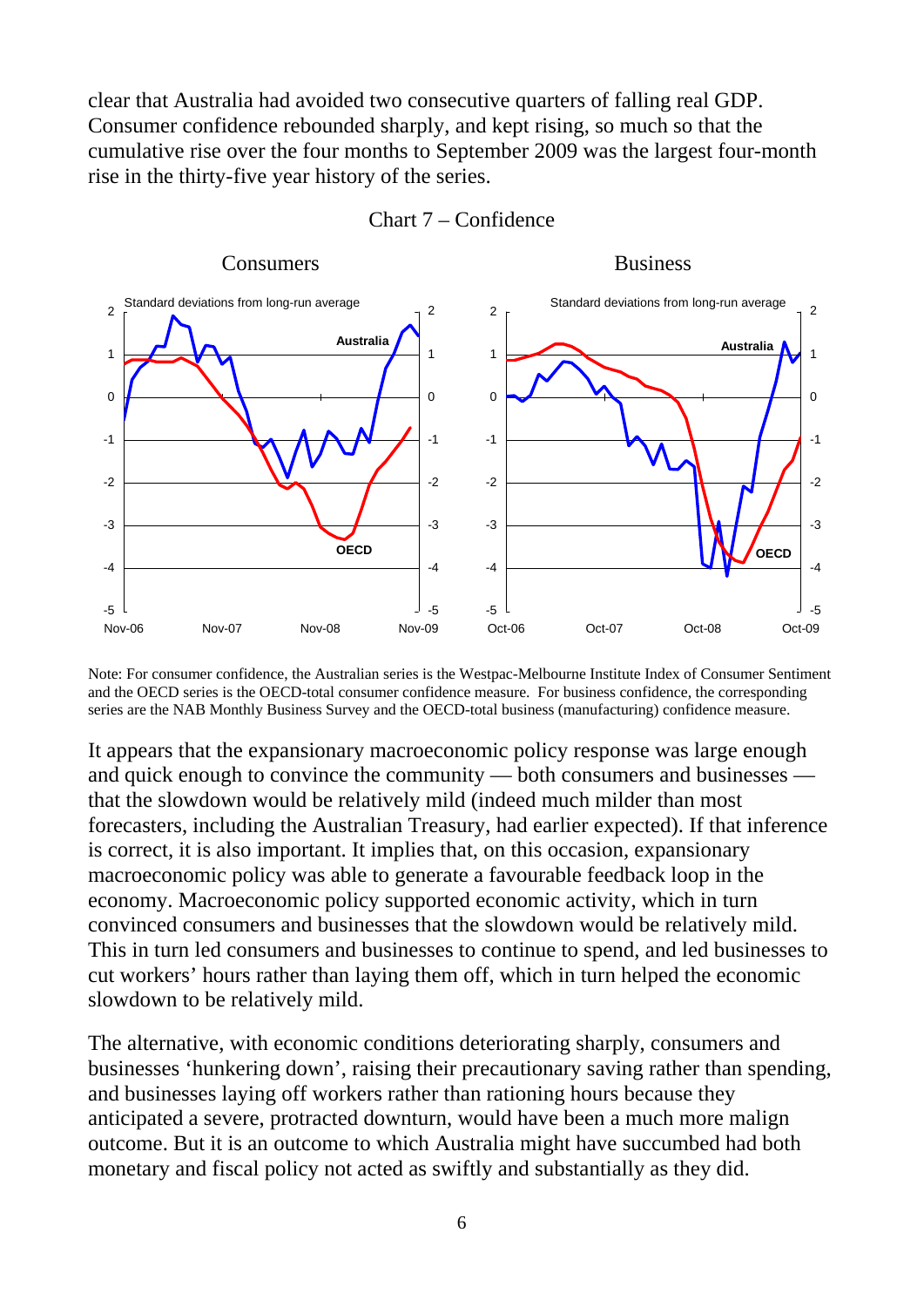### *Aggregate Effects of Fiscal and Monetary Stimulus*

 $\overline{a}$ 

Let me now turn to estimates of the aggregate effects of the fiscal and monetary policy actions on domestic economic activity.

To estimate the aggregate effect of discretionary fiscal actions, we need estimates of the fiscal multipliers. To derive these multipliers, Treasury assumed that 70 per cent of the cash transfers would be spent over the horizon of the forecasts, with the remainder saved.<sup>[4](#page-7-0)</sup> By contrast, for government investment spending, the spending propensity was assumed to be 1.

To derive fiscal multipliers, these spending propensities were adjusted for the import share of the spending, assumed to be 15 per cent, which is the share of endogenous imports in Gross National Expenditure. This led to fiscal multipliers of 0.6 for cash transfer payments and 0.8[5](#page-7-1) for government investment spending.<sup>5</sup>

These multiplier estimates are at the conservative end of the range suggested by the OECD and IMF. The OECD (2009) suggests multipliers for cash transfers for Australia of between 0.7 and 0.8 by the second year. For infrastructure spending, the comparable numbers are between 1.1 and 1.3, while the IMF (2009) estimates multipliers of between 0.5 and 1.8 for infrastructure spending across the G20 economies (Table 1). $<sup>6</sup>$  $<sup>6</sup>$  $<sup>6</sup>$ </sup>

<span id="page-7-0"></span> $4$  The 70 per cent assumption was chosen to accord with empirical evidence on spending out of temporary tax rebates (see Johnson et. al. 2006; Agarwal et. al. 2007 and Broda and Parker, 2008). This evidence is, of course, at odds with the permanent income hypothesis which predicts that spending from a one-off tax rebate would be spread evenly over consumers' lifetimes. It is also at odds with widespread 'Ricardian' behaviour by consumers, which would imply little or no rise in aggregate private consumption in response to cash transfers from the government.

<span id="page-7-1"></span><sup>5</sup> In a standard Keynesian-style analysis (associated with the Keynesian cross diagram), these would be first-round fiscal multipliers. This spending would induce a rise in output, which would then stimulate consumption (and investment), further raising output, etc., leading to a larger overall fiscal multiplier. However, factors ignored in a standard Keynesian cross analysis, in particular, exchange rate appreciation and monetary policy response, would tend to limit the extent to which the fiscal multipliers were larger than the first-round estimates.

<span id="page-7-2"></span><sup>&</sup>lt;sup>6</sup> OECD multipliers are based on averages from various macro models surveyed for OECD countries, using simulations in which monetary policy is assumed to be accommodative. Adjustments are then made to allow for differences in openness across countries, and for the unique circumstances of the global financial crisis. These include the possibility of dysfunctional credit markets resulting in a larger number of credit constrained individuals — leading to higher marginal propensities to consume and larger multipliers. Offsetting this is the possibility of an increase in precautionary saving — leading to lower multipliers. The OECD judges the balance of these two factors to be on the downside and adjusts the multipliers accordingly. The range in year 2 includes a 'high' multiplier estimate which adjusts only for openness.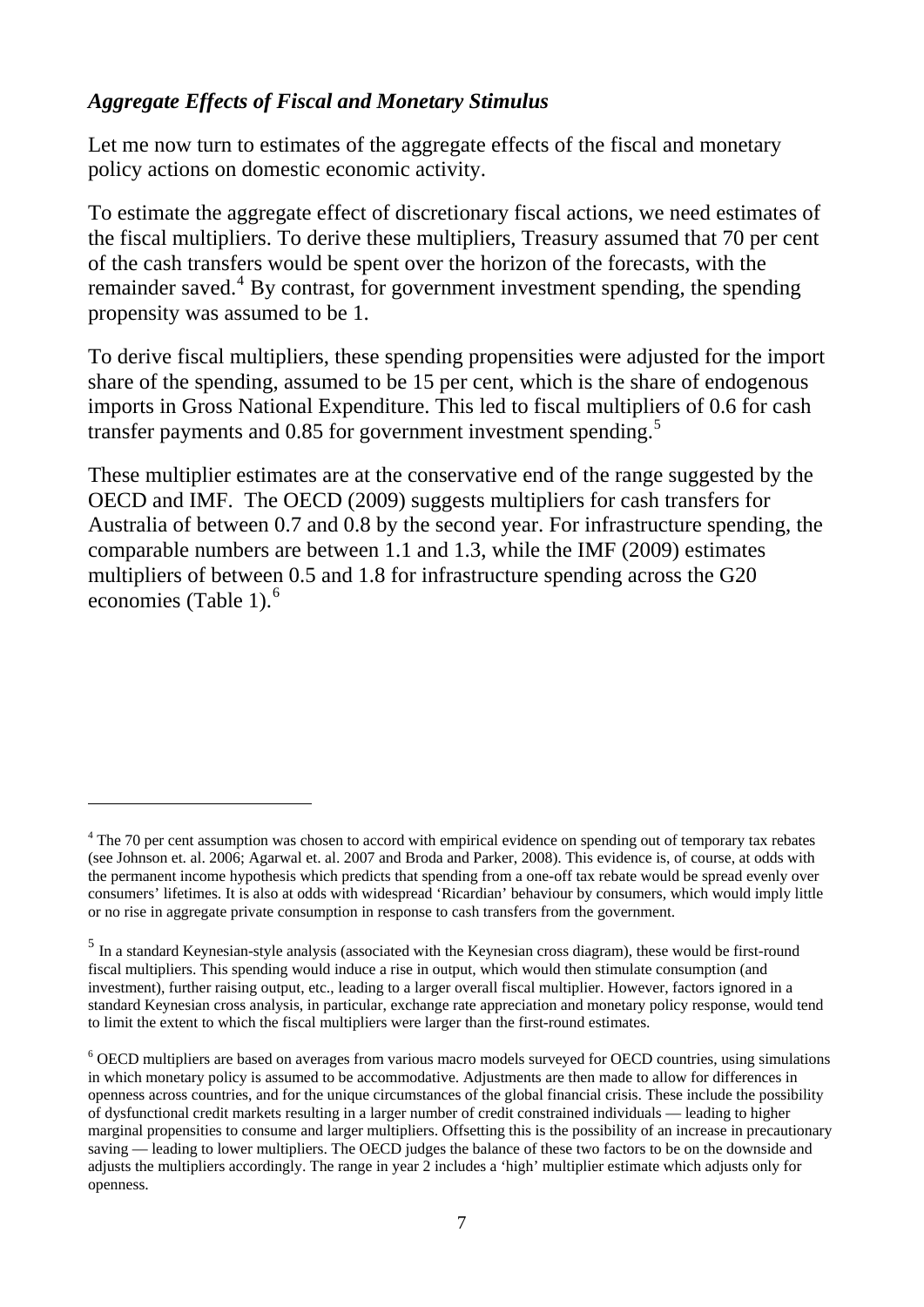|                              | OECD - Australia |                       | IMF - G20    |
|------------------------------|------------------|-----------------------|--------------|
|                              | Year 1           | Year 2                |              |
| Cash transfers to households | 0.4              | $0.7 \text{ to } 0.8$ |              |
| Government consumption       | 0.6              | $0.7 \text{ to } 1.0$ |              |
| Infrastructure               | 0.9              | 1.1 to 1.3            | $0.5$ to 1.8 |

Table 1 – OECD and IMF estimates of fiscal multipliers

Based on the fiscal multipliers assumed by Treasury, Charts 8 and 9 show estimates from the May 2009 Budget of the effect of the discretionary fiscal stimulus packages on real GDP and unemployment. Also shown are actual outcomes since then.



Chart 8 – Effect of fiscal stimulus on real GDP (forecasts from May 2009 Budget)

Chart 9 – Effect of fiscal stimulus on the unemployment rate (forecasts from May 2009 Budget)

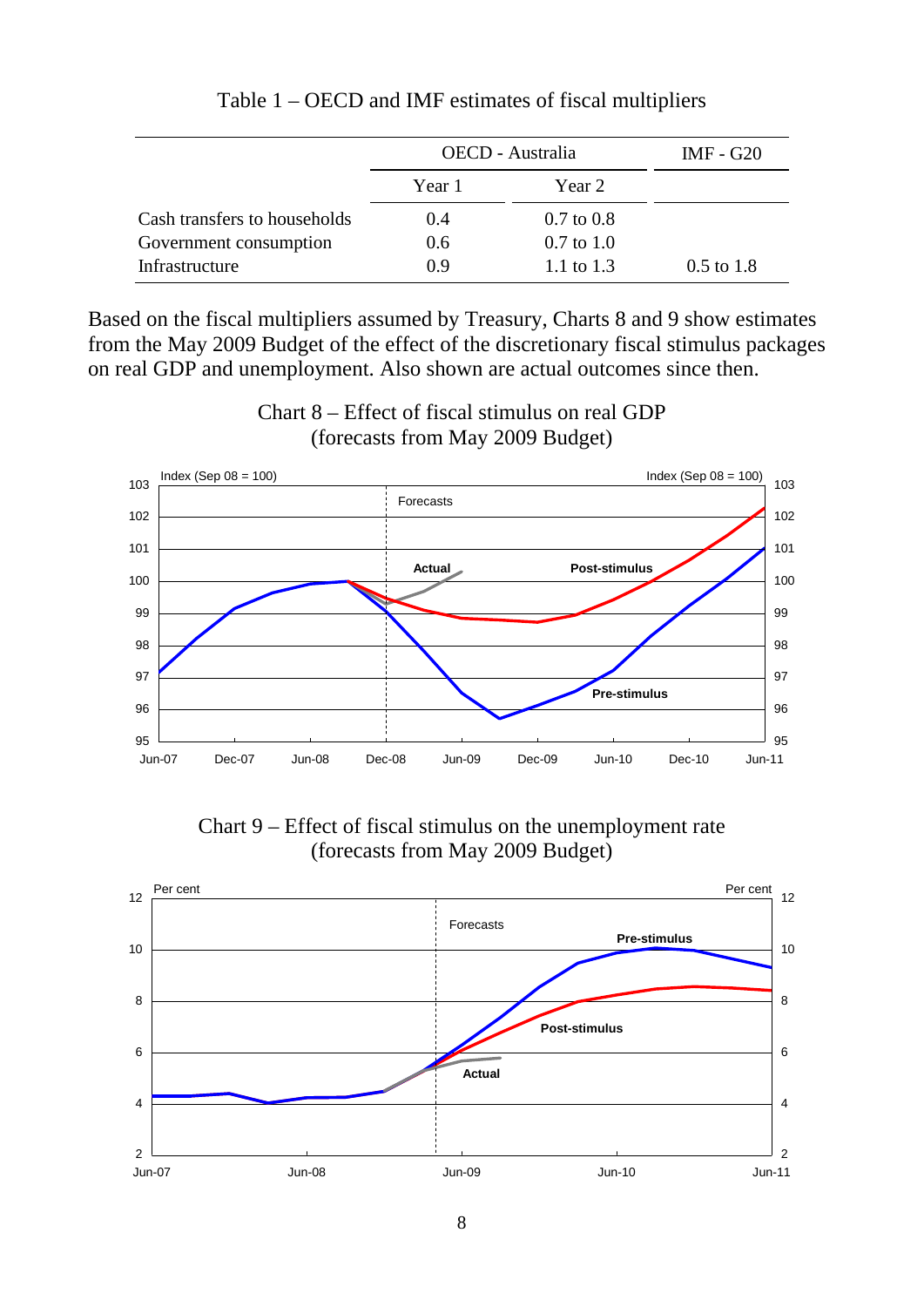As everyone is aware, and as the Charts show, economic outcomes, for both real GDP and unemployment, have turned out much more favourably than was expected at the time of the May 2009 Budget.

Chart 10 shows Treasury's estimates, from the 2009-10 MYEFO, released last month, of the effect of the discretionary fiscal stimulus packages on quarterly GDP growth. These estimates suggest that discretionary fiscal action provided substantial support to domestic economic growth in each quarter over the year to the September quarter 2009 – with its maximal effect in the June quarter – but that it will subtract from economic growth from the beginning of 2010.

The estimates imply that, absent the discretionary fiscal packages, real GDP would have contracted not only in the December quarter 2008 (which it did), but also in the March and June quarters of 2009, and therefore that the economy would have contracted significantly over the year to June 2009, rather than expanding by an estimated 0.6 per cent.





 $\overline{a}$ 

It is of interest to compare these estimated fiscal contributions to GDP growth with estimates of monetary policy's contribution. To derive these estimates, I rely on empirical work by Gruen, Romalis and Chandra (GRC) (1997), which examines how GDP growth responds over time to changes in short-term real interest rates. GRC conclude that real GDP growth rises by about one-third of one per cent in both the first and second years after a one percentage point fall in the short-term real interest rate, and by about one-sixth of one per cent in the third year.<sup>[7](#page-9-0)</sup>

Note: Based on 2009-10 MYEFO estimates.

<span id="page-9-0"></span> $7$  GRC also survey results from a range of models estimated for the Australian and US economies, which imply similar monetary policy lags. All suggest that output growth rises significantly in both the first and second years after a fall in the short-term real interest rate. More recent studies by Dungey and Pagan (2000), Berkelmans (2005) and Lawson and Rees (2008) provide similar results.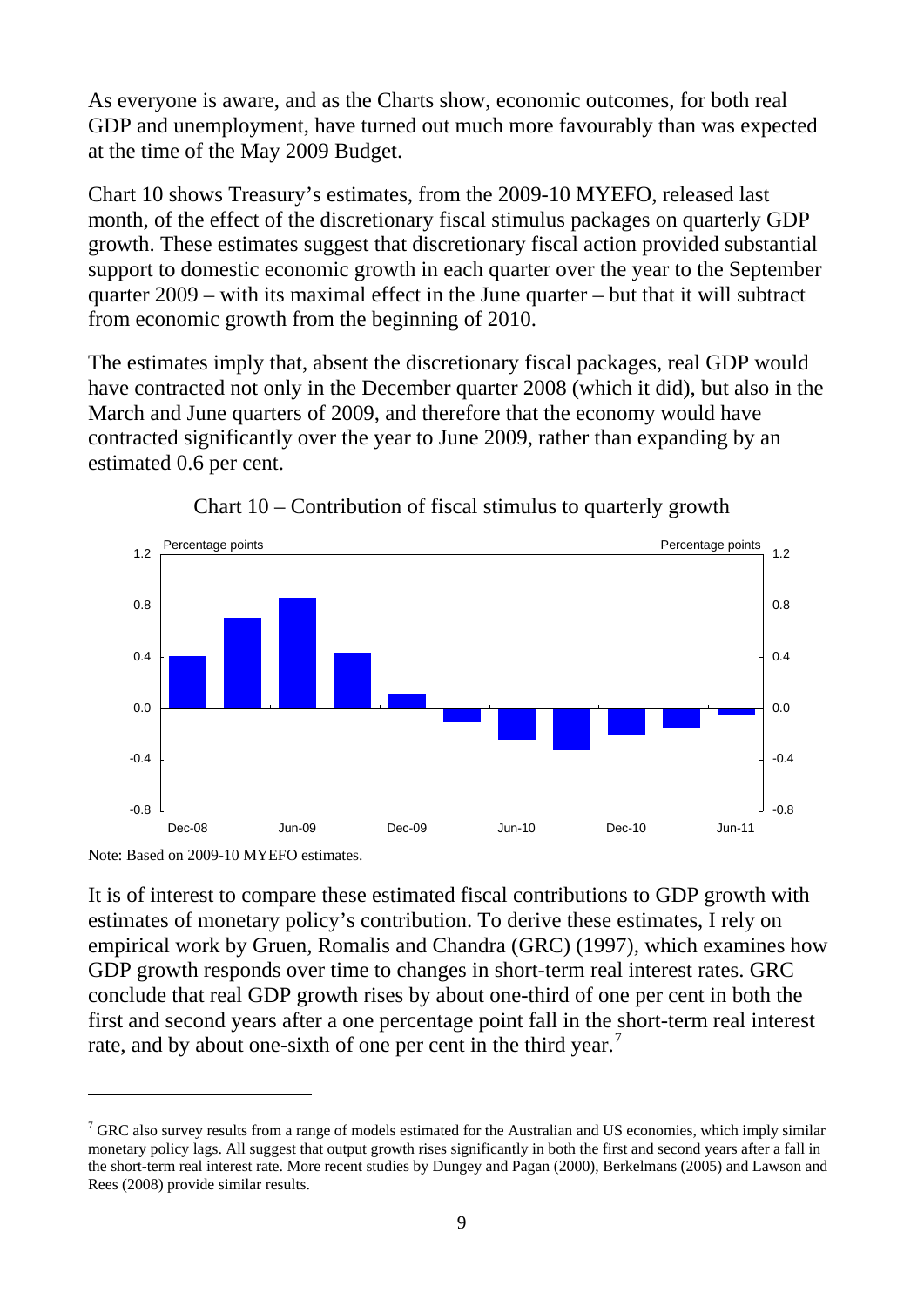To use this result, we need an estimate of the change in the short-term real interest rate resulting from the monetary policy response to the crisis. Let me now derive this estimate.

From September 2008 to April 2009, the official cash rate was reduced by 4¼ percentage points from 7¼ per cent to 3 per cent. Bank lending rates fell by less than this, reflecting increased bank funding costs.

We estimate that the average bank lending rate fell by around 3 percentage points between September 2008 and April 2009, which implies a fall of about 2 percentage points in the real bank lending rate, since (year-ended) underlying inflation fell by around 1 percentage point over this time.

Based on the GRC result, this fall in real borrowing rates would have contributed less than 1 per cent to GDP growth over the year to the September quarter 2009, compared with the estimated contribution from the discretionary fiscal packages of about 2.4 per cent over the same period.<sup>[8](#page-10-0)</sup>

The GRC result has a further implication relevant to the comparison between the impacts of fiscal and monetary policy. It supports one element of conventional macroeconomic wisdom — that there are relatively long lags in monetary policy's impact on economic activity.

As discussed earlier, GRC find that a cut in the short-term real interest rate has roughly the same impact on economic growth in the first and second years after the cut. It follows that, if the short-term real interest rate is *cut* at some time and then, a year later, is *raised* only part way back to its original level, the net impact of these interest rate changes is to provide continued positive stimulus to economic growth in the subsequent year (the year following the interest rate rise).<sup>[9](#page-10-1)</sup> It follows that, in the current circumstances, monetary policy is likely to continue contributing to economic growth into 2010, at a time when discretionary fiscal policy is expected to be subtracting from growth (as shown in Chart 10).

<span id="page-10-0"></span> $8$  Of course, all these point estimates have significant margins of error. On another point, the GRC model was estimated using data from 1980 to 1996. Since then, household debt has risen significantly as a share of household disposable income. This increased indebtedness may have increased households' sensitivity to interest rate changes which, in turn, would have increased the impact of monetary policy on economic activity. Acting in the opposite direction, the global nature of interest rates cuts during the financial crisis implies that the exchange rate channel of monetary policy would have been muted.

<span id="page-10-1"></span><sup>&</sup>lt;sup>9</sup> This conclusion follows because interest rate rises and falls have equal but opposite effects on GDP growth in the GRC analysis. The reason for considering the pattern of interest rate changes in the text is that it accords quite closely with recent experience. The big cuts in the RBA cash rate in response to the financial crisis occurred between October 2008 and February 2009, over which time the cash rate fell by 3<sup>3</sup>/4 per cent. (There were also <sup>1</sup>/4 per cent cuts either side of this period, in September 2008 and April 2009.) The first rate rise, by ¼ per cent, was a year later in October 2009, with subsequent ¼ per cent rises in the following two months.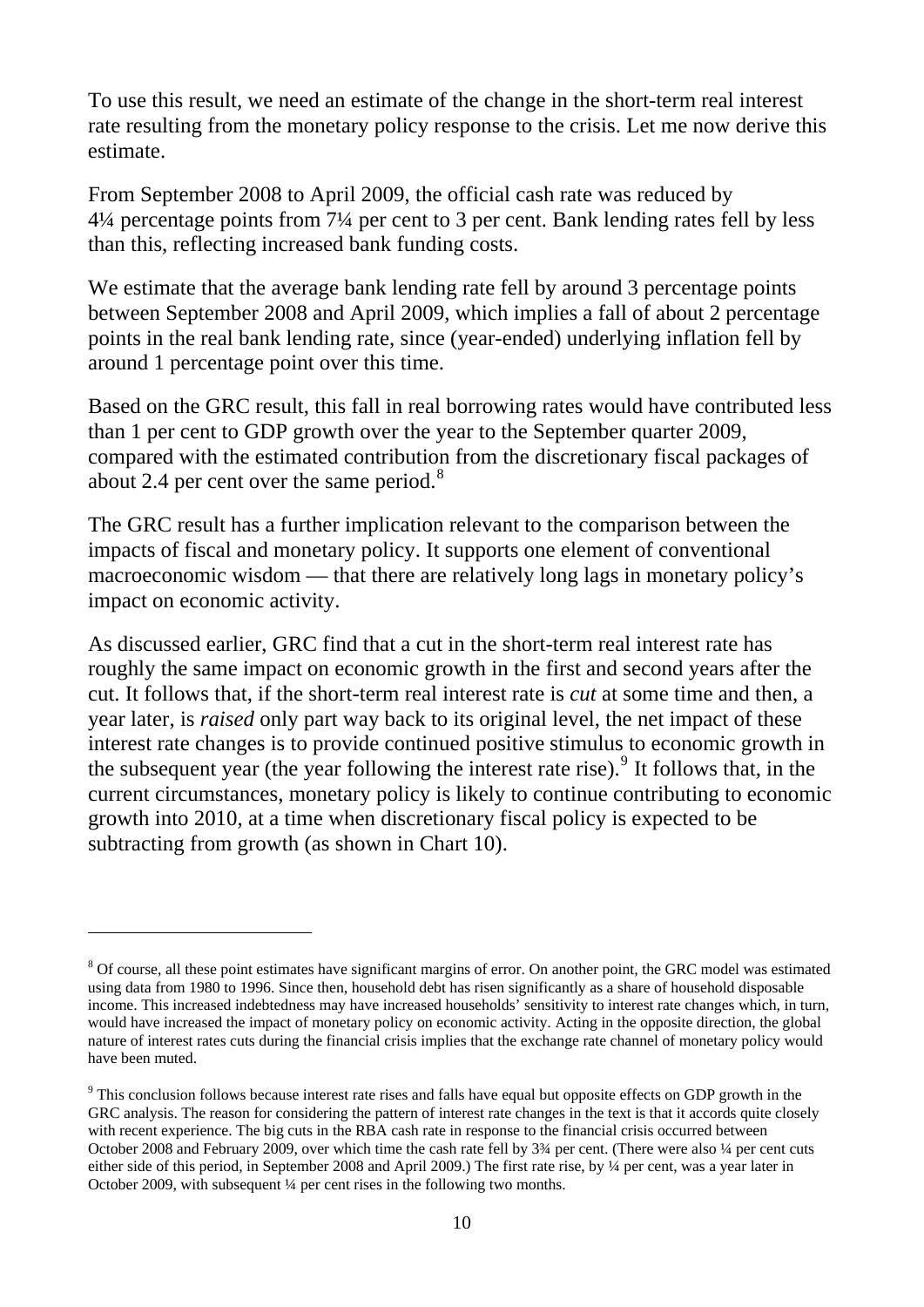#### *The debate over active discretionary fiscal policy*

Let me now turn to the debate over the use of active discretionary fiscal policy. To set the scene, I seek your indulgence for an extended quote from a paper I wrote on this topic nearly a decade ago with the RBA's then Assistant Governor (Economic), Glenn Stevens:

"In discussing Australian fiscal policy …, it is convenient to separate its role as a counter-cyclical tool from analysis of its medium-term focus. There is general agreement that fiscal policy's automatic stabilisers should and do play an important counter-cyclical role. But beyond that, there has been growing disillusionment, both in Australia and elsewhere, about the capacity of discretionary fiscal policy to be genuinely counter-cyclical. The problem is not the transmission lag. Indeed, changes to fiscal policy, once implemented, should be expected to have a quick impact on economic activity — probably quicker than the impact of monetary policy. This is particularly true of changes to government expenditure, which feed directly into economic activity.

The problem, as has been widely understood, is instead the implementation lag. Fiscal policy is implemented, predominantly, on an annual cycle, with the timetable determined by the calendar rather than the state of the economy. Even in circumstances in which governments decide to provide a fiscal boost to the economy, the process of deciding exactly which expenditures and taxes to change, having the changes passed through the Parliament where that is necessary, and implementing them, leads to inevitable delay. For example, the Federal Government's main fiscal initiative in response to the early 1990s recession, One Nation, was announced in February 1992, when the economy was in its third quarter of expansion following the recession, but still growing quite slowly. While there were some small spending initiatives in the package that began immediately, the bulk of them were implemented in the following financial year, 1992/93, and beyond. They therefore came into effect when the economy had begun to expand robustly (growth over the 1992/93 financial year was 4.2 per cent, and over the 1993/94 year, 4.7 per cent). In contrast, monetary policy could, subject to the medium-term inflation target, respond counter-cyclically. Monetary policy decisions could be made and implemented quickly, even though the transmission lags were long."

Gruen and Stevens (2000).

The nature of most economic downturns renders it difficult to implement activist expansionary fiscal policy in a timely manner. As the downturn proceeds, evidence of its severity usually accumulates gradually, partly because of the unavoidable lags in the release of macroeconomic data. Only when the downturn is well advanced does it become clear how severe it is turning out to be.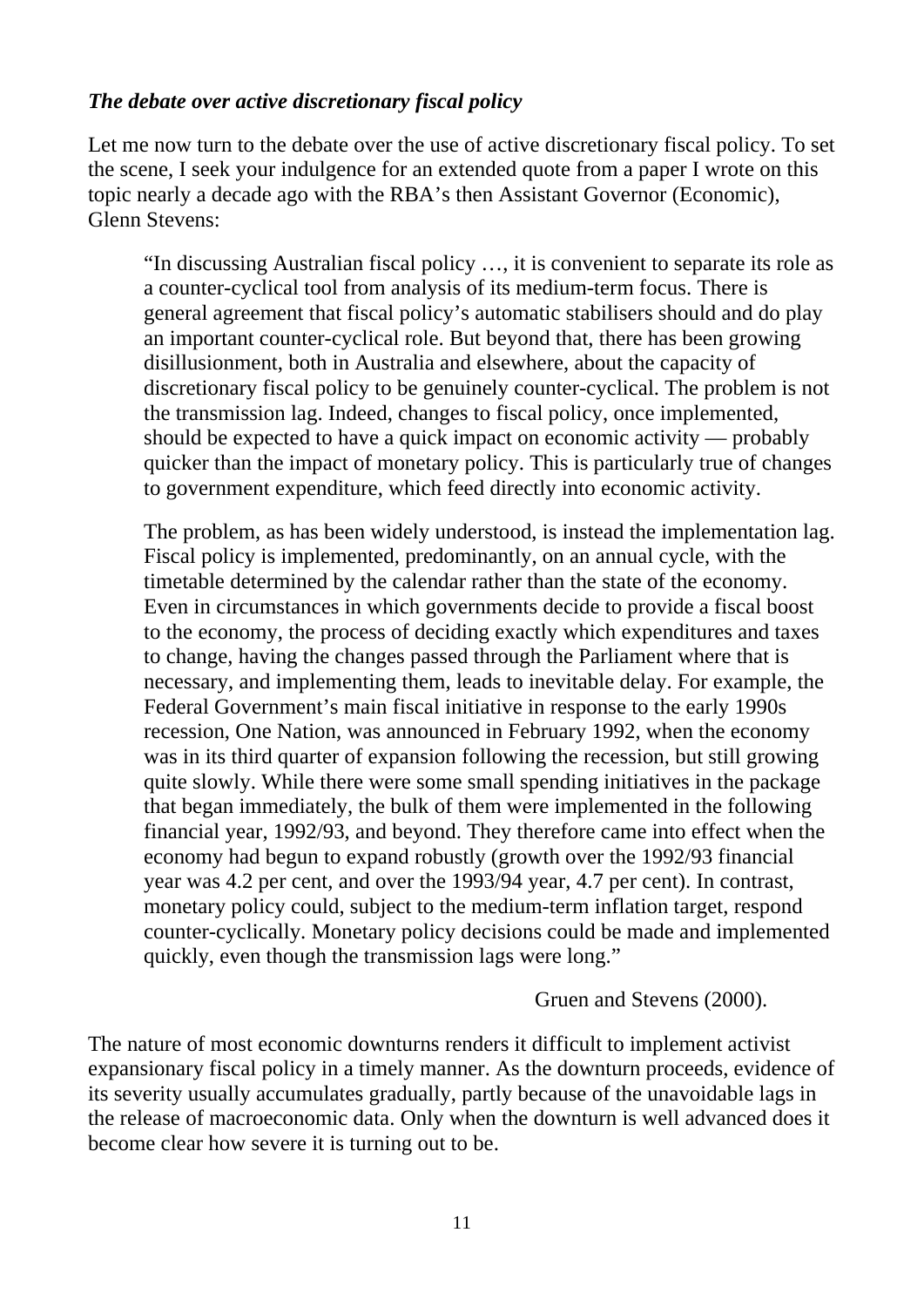Furthermore, as economic conditions deteriorate, it is rare for any specific event to provide a clear, unequivocal signal that a serious downturn is coming. As a consequence, there is usually no clear trigger to initiate an active fiscal response at a time when it is most needed. $10$ 

I do not want to overstate this argument. While recognition lags and the lack of a clear trigger were both important in the early 1990s recession, they do not account fully for the inordinate delay in implementing the discretionary fiscal response to that recession. However, policymakers and advisors learned from that experience, and were determined not to repeat it when another recession loomed.

In the current downturn, the events surrounding the collapse of Lehman Brothers, and then American Insurance Group, in mid September 2008, provided an unequivocal signal that a severe contractionary shock was about to envelop the globe.

That unequivocal signal, combined with policymakers and advisors determination to learn from the unsatisfactory experience of the early 1990s recession, led to an extremely rapid discretionary fiscal response. That fiscal response, along with the equally rapid monetary policy response, provided crucial support to the domestic economy over subsequent months and quarters, as we have seen.

Let me now spend some time responding to some of the critical arguments presented over the past year in reaction to aspects of the fiscal response.

One critical argument draws on a standard result from the Mundell-Fleming model. Fiscal multipliers tend to be larger for countries with fixed exchanges rates than for those with floating exchange rates. This result follows because, in response to a fiscal expansion, a floating exchange rate tends to appreciate, which partially crowds out the fiscal expansion (see, for example, the empirical study by Ilzetzki et al, 2009, which shows this pattern particularly clearly). Some commentators have used this result to argue that discretionary fiscal expansion in Australia is likely to be relatively ineffective.

There are two relevant responses. Firstly, this result becomes progressively more important the more open an economy is to trade. Unilateral fiscal expansions by countries that are particularly open to trade are indeed relatively ineffective. Ilzetzki et al, 2009 show that countries with trade shares (exports plus imports of goods and services) greater than 60 per cent of GDP have estimated fiscal multipliers that are much smaller than those for countries with trade shares of less than 60 per cent of GDP. The average trade share for countries in their less-open sample is 38 per cent of GDP, compared to 98 per cent of GDP for countries in their more-open sample (Ethan Ilzetzki, personal communication). Australia's trade share is about

<span id="page-12-0"></span> $10$  The contrast with monetary policy is clear. The RBA Board meets monthly, and is in a position to change interest rates at any of those meetings, with or without any specific trigger.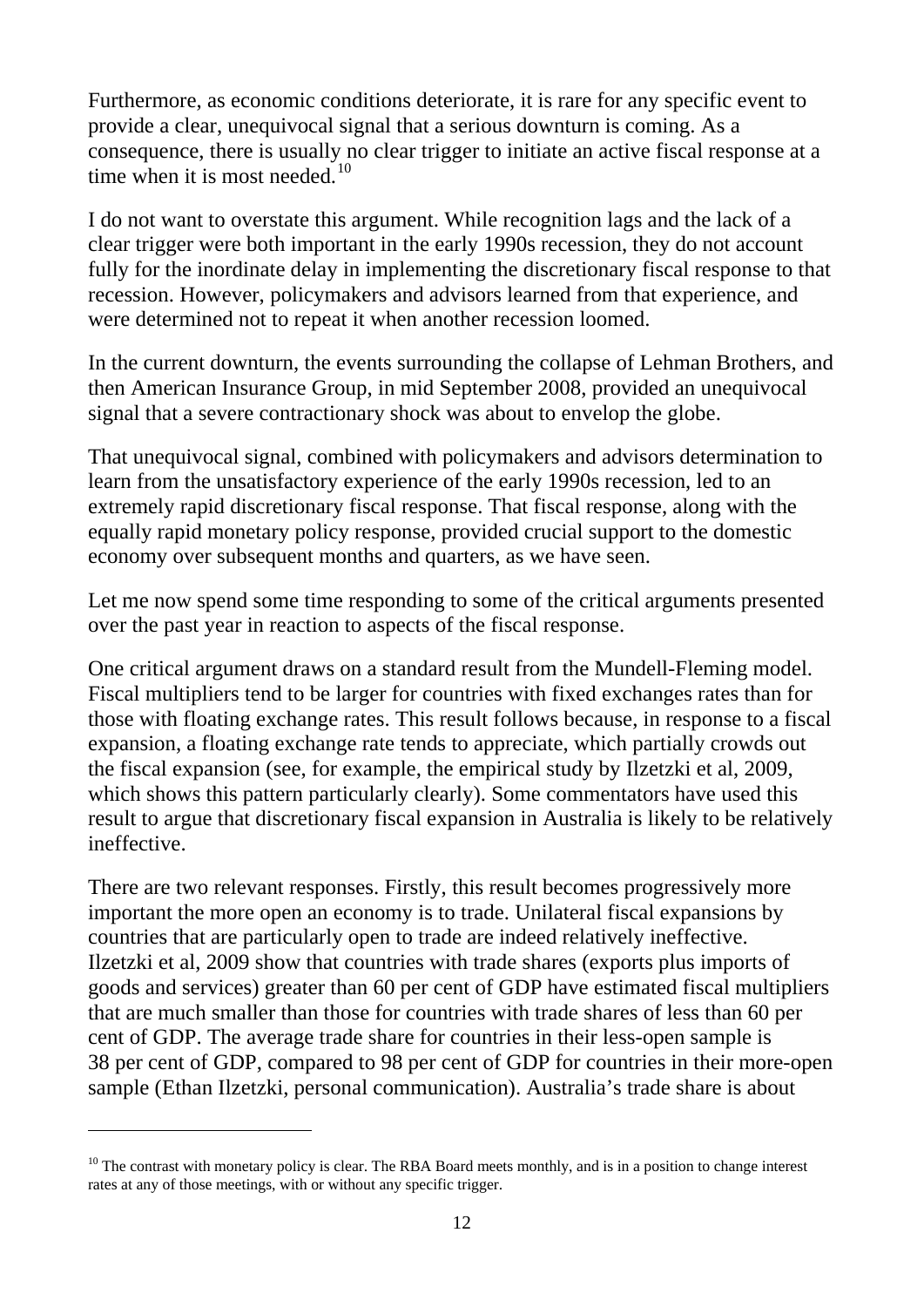47 per cent of GDP and so, based on this evidence, fiscal expansion in Australia should be relatively effective.

The second relevant response follows from the observation that there was a global fiscal policy response to the contractionary shock generated by the financial crisis. When all countries engage in coordinated fiscal expansion, the relevant fiscal multipliers are not those for an individual country, but the larger multipliers associated with the closed global economy.

Indeed, while monetary policy has a comparative advantage as a counter-cyclical tool when countries act unilaterally in response to a domestic shock to aggregate demand, the comparative advantage shifts to fiscal policy when the shock, and the policy response, are both global – provided the fiscal response can be implemented at the right time.

Another critical argument follows from the observation that Australia was likely to be less adversely affected by the crisis than other advanced countries, for four main reasons. Thus, Australia had in its favour that: its financial system was not impaired; it is not a significant producer of high-end manufactured goods which suffered particularly badly during the crisis; the economy entered the crisis with significant momentum from the terms of trade boom; and finally, resource exports held up well through the crisis, largely because of China's rapid monetary and fiscal response to the crisis.

Since Australia was relatively well placed, the argument goes that the Australian discretionary fiscal response should have been smaller than those of other advanced countries that were worse hit by the crisis, rather than large relative to those of most of them, as was actually the case (Table 2).

|                       | $(1 \cup \text{unit of } \cup \text{b})$ |      |
|-----------------------|------------------------------------------|------|
|                       | 2009                                     | 2010 |
| China                 | 3.1                                      | 2.7  |
| Australia             | 2.9                                      | 2.0  |
| Japan                 | 2.4                                      | 1.8  |
| <b>United States</b>  | 2.0                                      | 1.8  |
| Canada                | 1.9                                      | 1.7  |
| Germany               | 1.6                                      | 2.0  |
| <b>United Kingdom</b> | 1.6                                      | 0.0  |
| France                | 0.7                                      | 0.8  |
| Italy                 | 0.2                                      | 0.1  |
|                       |                                          |      |

| Table 2 – Size of Discretionary Fiscal Expansions |  |
|---------------------------------------------------|--|
| (Per cent of GDP)                                 |  |

Note: Data reflect budgetary cost of measures in each year compared to 2007 (baseline), as at October 2009. Numbers do not include acquisition of assets (including financial sector support) or measures planned before the crisis. Source: IMF Fiscal Monitor, November 2009.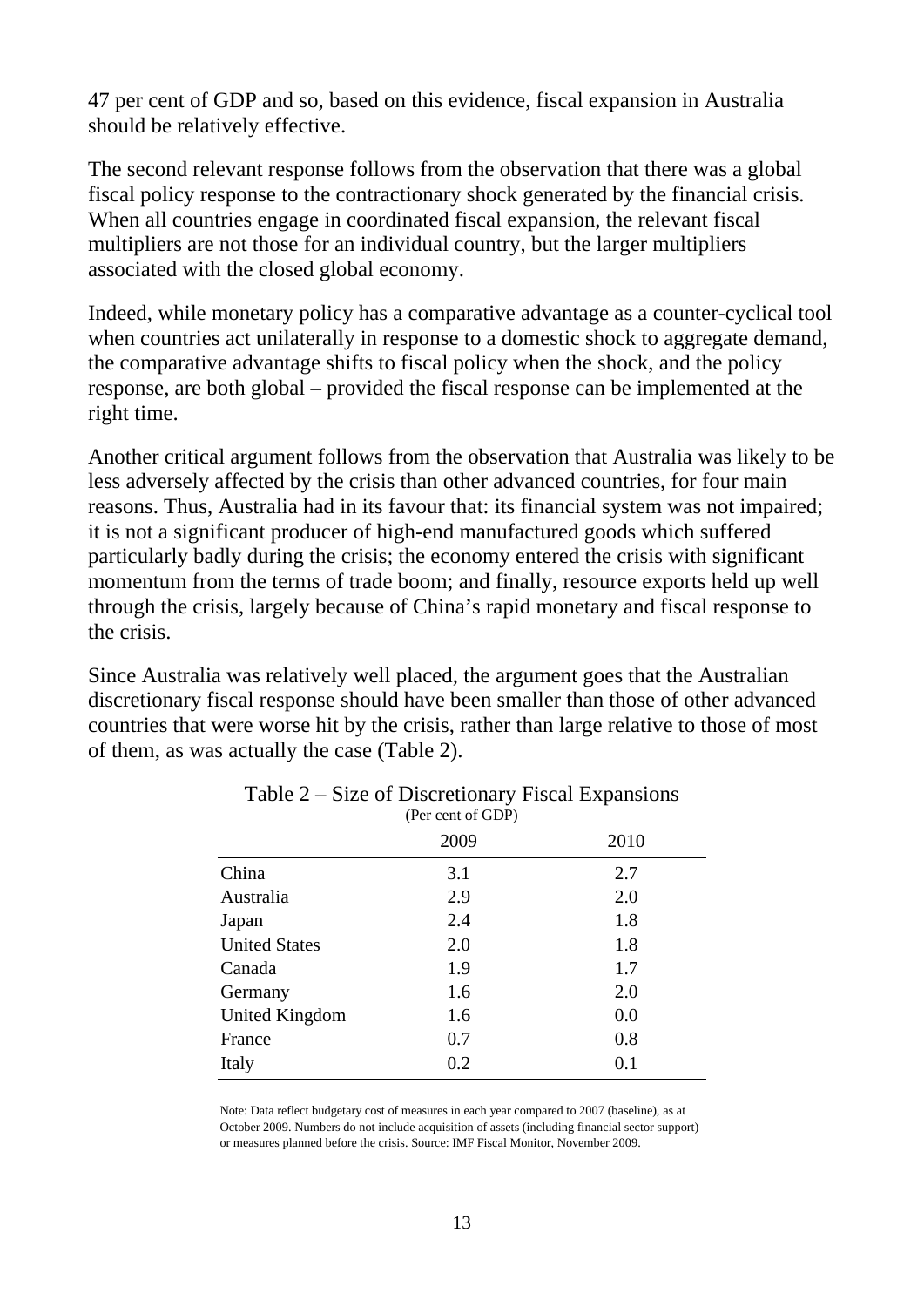This argument would make some sense if there was a reason why all countries should aim for the same macroeconomic outcome (say, for example, the same rise in unemployment over the course of the crisis) whatever the size of the shock facing them. But, of course, there is no reason why all countries should aim for the same outcome.

Even with the discretionary fiscal responses actually implemented (along with rapid easing of monetary policy), most of the world's major advanced countries have suffered deep recessions, with output likely to remain well below its potential, and unemployment painfully high, for many years to come.

Australia was in a position to implement a fiscal response that was large relative to other advanced economies because it started in such a strong fiscal position. This in turn was because Australian Federal Governments of both political persuasions from the mid 1980s onwards demonstrated the resolve needed to bring deficit budgets back into surplus after the economy recovered from recession, and committed themselves to increasingly well-articulated medium-term frameworks for fiscal policy.

Thus, Australia was able to achieve a radically better macroeconomic outcome than was possible for other advanced countries. That outcome was achieved because Australia was relatively well placed for the reasons cited earlier, but also because both monetary and fiscal policy were in positions to respond as rapidly and substantially as they did.

A final critical argument is that the fiscal stimulus packages were not subject to explicit cost-benefit analyses. While it is beyond my scope here to provide such an analysis, it is worth spending a little time reflecting on what elements of the economic outcome would need to be taken into account to do justice to such an analysis.

Ergas and Robson (2009) present a cost-benefit analysis in which the sole benefit to the community of the fiscal packages is that they reduce consumption variability for the community's 'representative consumer'. Since aggregate private consumption is not very variable, Ergas and Robson conclude that the benefit of further reducing it is miniscule, and hence that counter-cyclical macroeconomic policy is largely misguided. $11$ 

But in contrast to this calculation, in my view, cost-benefit analyses of policies aimed at avoiding recessions need to take into account that recessions are disequilibria phenomena in which markets don't clear for extended periods of time.<sup>[12](#page-14-1)</sup> It is worth

<span id="page-14-0"></span> $11$  Ergas and Robson do point out some of the shortcomings of their calculation, but they nevertheless regard their approach "as the most sensible starting point for thinking seriously about the possible benefits of countercyclical macroeconomic policy from an aggregate welfare-analytic point of view."

<span id="page-14-1"></span> $12$  Anyone doubting that recessions are long-lived disequilibria phenomena needs to explain why the unemployment rate in the US is currently 10 per cent and is expected to remain well above most estimates of full employment for the next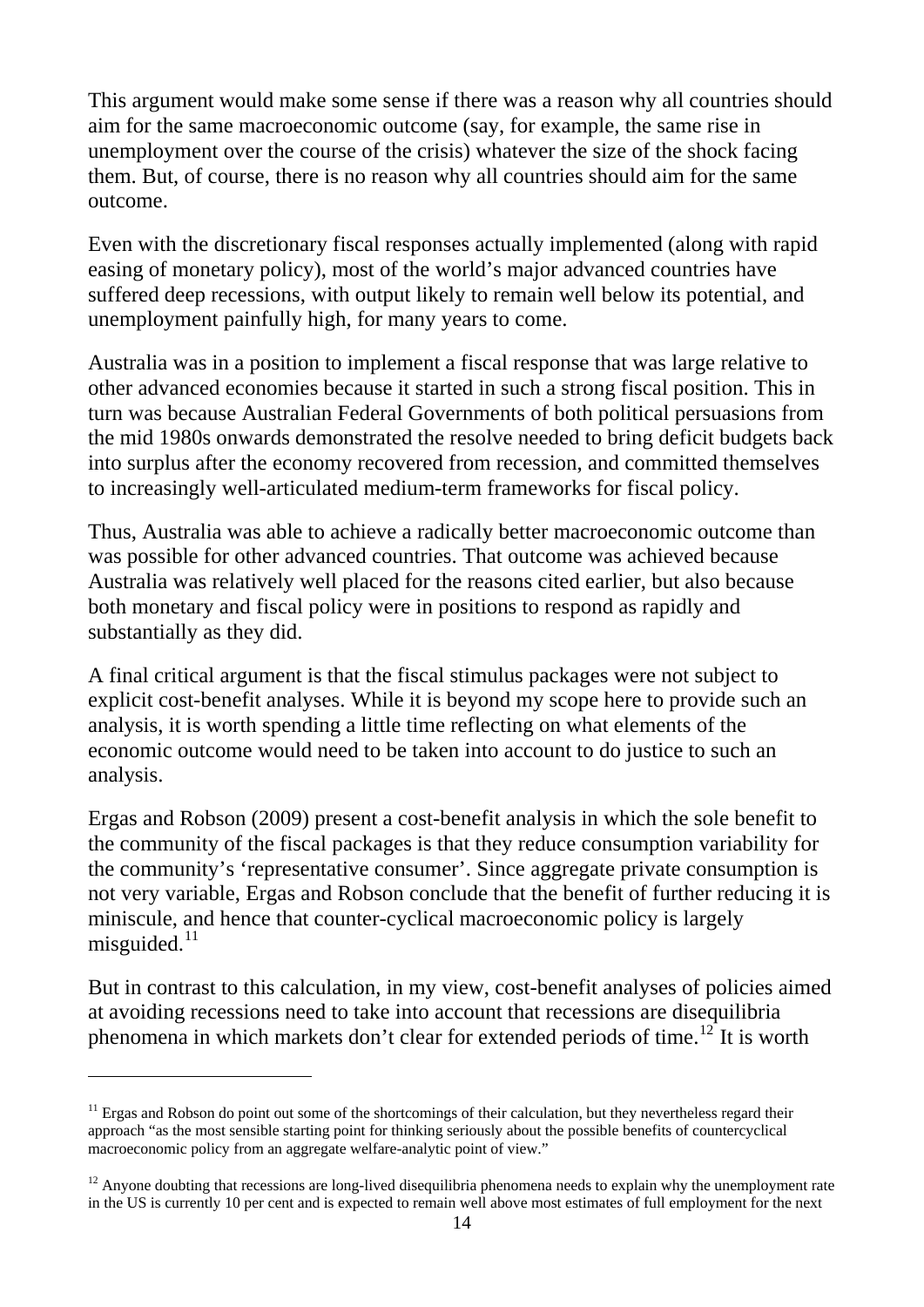providing a brief summary of some of the benefits of avoiding a recession that would not be relevant if a recession was instead simply an equilibrium market outcome.

The first, and most obvious, benefit is that involuntary unemployment is lower than it would otherwise be. Among other things, lower involuntary unemployment implies less long-term unemployment and hence less skill atrophy and less general disaffection with society on the part of the long-term unemployed. The Treasury estimates presented in Chart 9 imply that the fiscal packages reduced the peak unemployment rate by  $1\frac{1}{2}$  percentage points. I suspect, however, that this is an underestimate, both because it was calculated using conservative fiscal multiplier estimates, and because it takes insufficient account of the favourable feedback loop that I spoke about earlier when discussing the impact of expansionary macroeconomic policy on confidence.

But there are further benefits to avoiding a recession that would need to be taken into account in a realistic cost-benefit analysis of discretionary fiscal stimulus. Recessions break productive links between firms, and between firms and workers, when firms that would otherwise be viable over the long-term are driven into bankruptcy by a recession.<sup>[13](#page-15-0)</sup> In other words, plenty of the destruction that occurs in a recession is not creative destruction.

Finally, recessions do long-lasting damage, particularly to that cohort of people entering the labour market at the time the recession hits. Thus, for example, university graduates entering the labour market in a recession suffer sizeable initial earnings losses, losses that persist for a period estimated at between eight and fifteen years – that is, long after the recession has ended (Oreopoulos et al., 2006, Kahn 2009).

#### *Long-term fiscal challenges in the major advanced countries*

Let me turn now to the longer-term fiscal challenges facing the major advanced countries. Before the crisis, all major advanced countries had significant levels of government net debt. As a consequence of the crisis, their government net debt levels have risen substantially, because of a combination of the automatic fiscal stabilisers, discretionary fiscal packages and government-funded bailouts of financial systems. The IMF forecasts that government net debt for the G7 economies will rise to an average (PPP GDP-weighted) of over 90 per cent of GDP by 2014. Australian government net debt is forecast to be 10 per cent of GDP by then. Just to be completely clear then: my remarks in this section of the talk do not apply to Australia.

several years. (The reader can take as given that I do not accept that, en masse, millions of former US workers have voluntarily taken extended holidays.)

<span id="page-15-0"></span><sup>&</sup>lt;sup>13</sup> See Fritjers and Antic (2009) for more on this.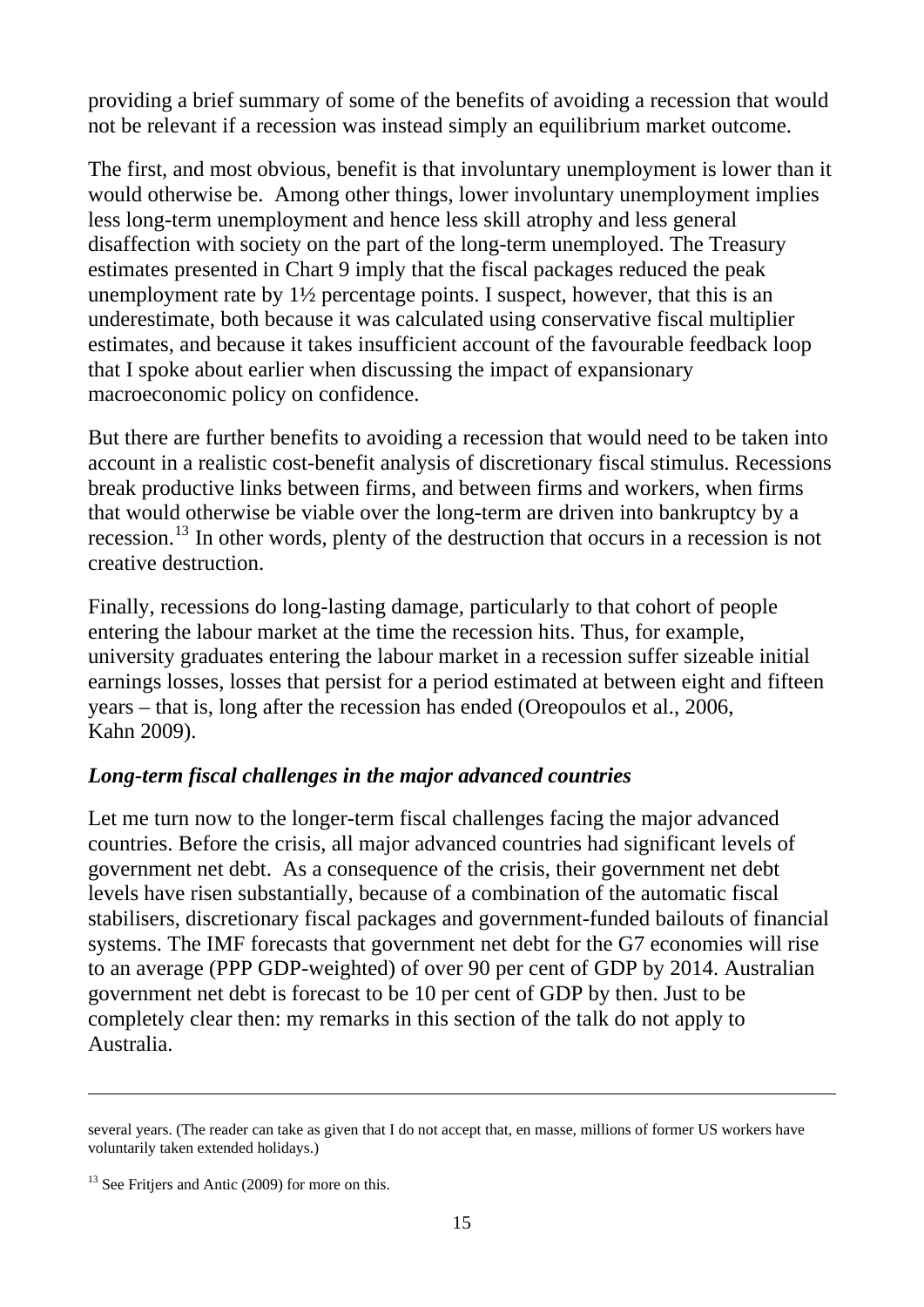A high stock of government debt imposes costs on a country and its government. It leads to crowding out of private investment via higher real interest rates, imposes a continuing servicing burden on the government, and reduces its fiscal flexibility in dealing with unexpected adverse shocks. If government debt gets high enough, it can call into question the government's ability or willingness to service the debt. However, a strategy of reducing debt as quickly as possible without regard to the broader economic environment is likely to do more harm than good. With fragile recoveries in their own economies and high debt levels, the governments of the advanced countries are currently confronting a difficult trade-off. On the one hand, government debt as a share of GDP cannot be permitted to continue to rise indefinitely; on the other hand, too rapid fiscal consolidation could endanger the recovery.

While it is prudent to remain concerned about rising government debt levels in the major advanced countries, the current and prospective debt levels are manageable. The historical record contains many examples of advanced countries that have demonstrated the resolve needed to stabilise government debt at these sorts of levels, and successfully reduce them over time (Chart 11).

During the 1990s, Italy and Belgium sustained net government debt above 100 per cent of GDP for several years, with government net debt in Italy still above 100 per cent. Around the same time, net debt in the US, Canada and New Zealand was between 40 and 60 per cent of GDP.



Note: Data are as at end of calendar year, except for the Australian Government where data refer to financial years beginning 1981-82. Data are for all levels of government with the exception of Australia, which is central government only.

Source: IMF World Economic Outlook, OECD Economic Outlook and Treasury calculations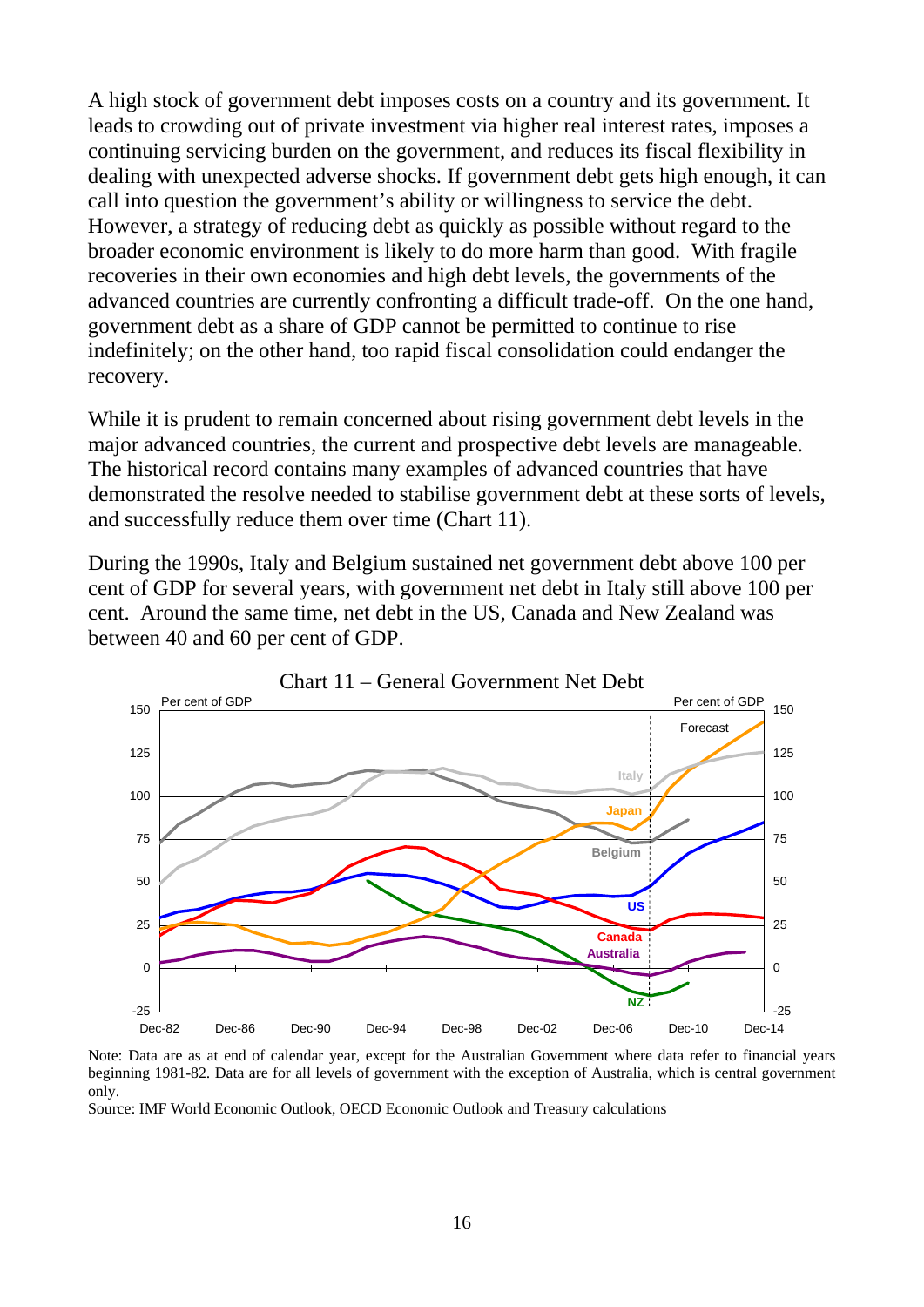The experiences of Belgium, Canada and New Zealand since the mid 1990s are testament to the capacity of countries starting with large initial stocks of government debt to stabilise them as a share of GDP and then reduce them over time.

Looking over a longer time period, the US had public debt levels in excess of 100 per cent of GDP after World War II (as did Australia), significantly higher than US Federal government debt is expected to reach as a share of GDP by 2019 (Chart 12).





The United States' experience after World War II provides a good example of a country running up a large stock of government debt over a short period of time, and then reducing it as a share of GDP gradually — though eventually very substantially — over subsequent decades.

As Chart 12 shows, this fiscal consolidation was achieved with a long period of close-to-balanced budgets. But balancing the budget was made easier because the average rate of US economic growth over the 30 years of fiscal consolidation was significantly higher than the average interest rate paid on government debt, and so the debt dynamics were particularly favourable (nominal GDP growth averaged 7.3 per cent per annum, while the nominal interest rate on long-term US government debt averaged 4.4 per cent per annum).

There are a few aspects of the current situation that make fiscal consolidation more challenging this time around. First, demographics are now working against governments, with ageing populations raising dependency ratios, and associated rising public health care and pension costs. Second, with many major governments increasing their call on the global pool of savings, long-term real interest rates are likely to rise as the recovery takes hold and investors regain an appetite for more risky assets. And third, as the events in Dubai last week remind us, undoubtedly there

Note: Forecasts from CBO's June Estimate of the President's Budget. Source: OMB, CBO, Thomson Reuters.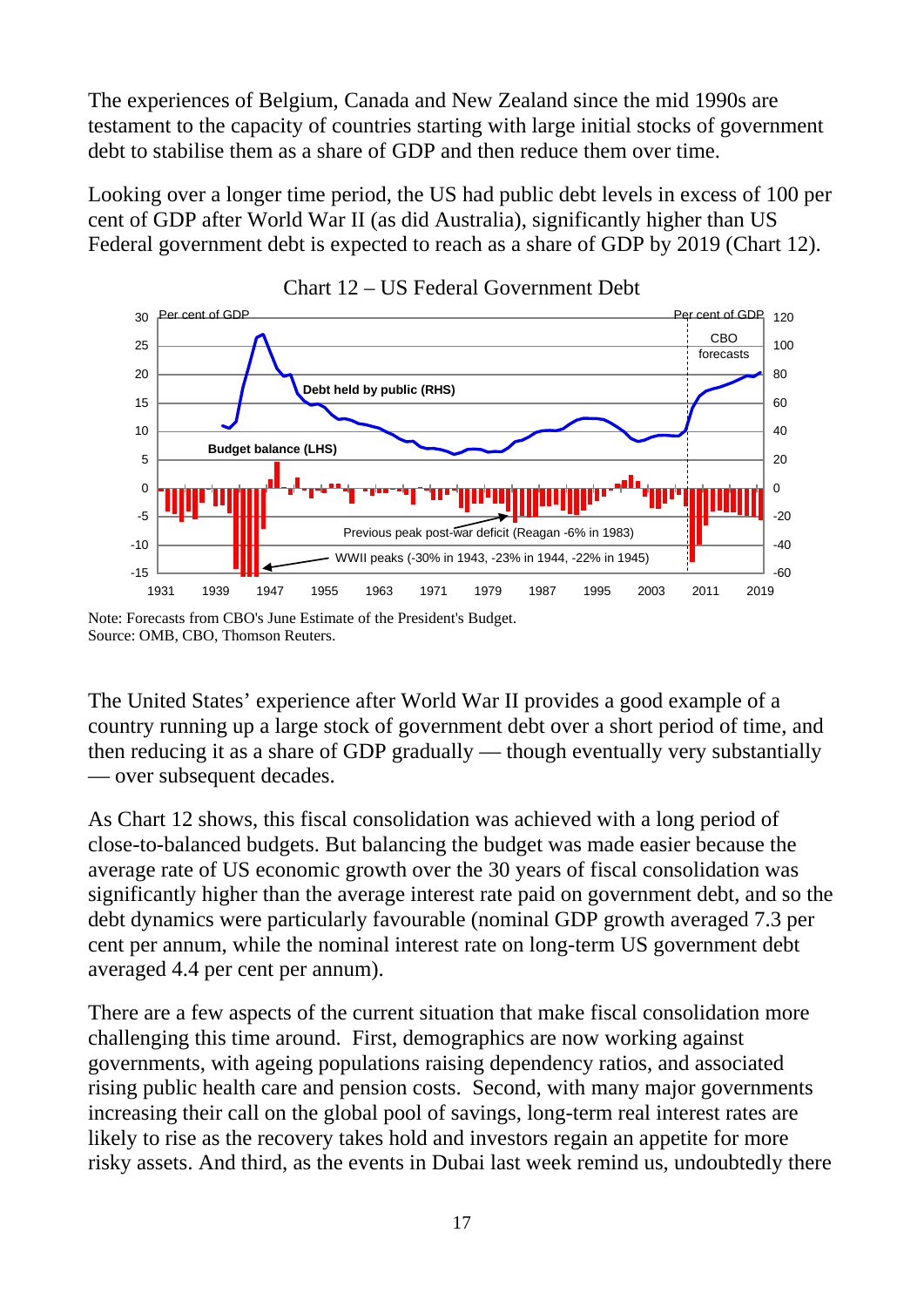will be intermittent alarms about some countries' capacity or willingness to continue to service their debts, again with possible implications for interest rates.

Although the environment for fiscal consolidation in the major advanced countries is a challenging one, prospects for successful consolidation can be enhanced by countries agreeing to be bound by transparent fiscal rules. For such rules to become credible over time, it is particularly important that there be broad political agreement about the desirability of fiscal consolidation, and the steps that will be needed to achieve it. Such agreement has been a feature of the Australian federal political landscape for the past quarter century, and has been at least partly responsible for Australia's favourable fiscal outcomes over this time. Fiscal rules will gradually gain credibility provided countries demonstrate a resolve to adhere to them.<sup>[14](#page-18-0)</sup>

|                | First year of fall in<br>public debt/GDP | Total fall in public<br>debt/GDP<br>(percentage points) | Length of period | Year fiscal rule<br>adopted |
|----------------|------------------------------------------|---------------------------------------------------------|------------------|-----------------------------|
| Ireland        | 1994                                     | 70                                                      | 13               | 2004                        |
| Bulgaria       | 2001                                     | 60                                                      | 8                | 2003                        |
| <b>Denmark</b> | 1994                                     | 58                                                      | 15               | 1992                        |
| Belgium        | 1994                                     | 53                                                      | 14               | 1993                        |
| New Zealand    | 1993                                     | 44                                                      | 16               | 1994                        |
| Turkey         | 2002                                     | 38                                                      | 6                | n/a                         |
| Spain          | 1997                                     | 31                                                      | 11               | 2002                        |
| Netherlands    | 1996                                     | 26                                                      | 7                | 1994                        |
| Mexico         | 1991                                     | 25                                                      | 3                | 2006                        |
| Australia      | 1995                                     | 24                                                      | 14               | 1998                        |
|                |                                          |                                                         |                  |                             |

Table 3: Largest Debt Reductions through Fiscal Consolidation since 1980

Note: Analysis includes countries in G20, OECD and EU member states (but excludes oil exporters) where the fall in the public debt ratio was primarily a consequence of budget surpluses.

Source: IMF Fiscal Monitor, November 2009.

 $\overline{a}$ 

Recent IMF research (from which Table 3 is taken) supports this line of argument. On average, countries with fiscal rules have been able to achieve larger public debt reductions than those without.<sup>[15](#page-18-1)</sup> The IMF also notes that these rules can be successful when they are either enshrined in legislation or simply the result of a political agreement, with rules that specify budget targets and are consistent with a mediumterm fiscal goal generally the most effective.

<span id="page-18-0"></span> $14$  An obvious analogy is with independent central banks with mandated inflation targets finding it easier to achieve those targets over time, as credibility is built and inflation expectations are conditioned by the target.

<span id="page-18-1"></span><sup>&</sup>lt;sup>15</sup> The IMF notes, however, that most of these fiscal consolidations were also supported by robust real GDP growth and structural reform. That is, the reduction in public debt wasn't solely a result of fiscal rules.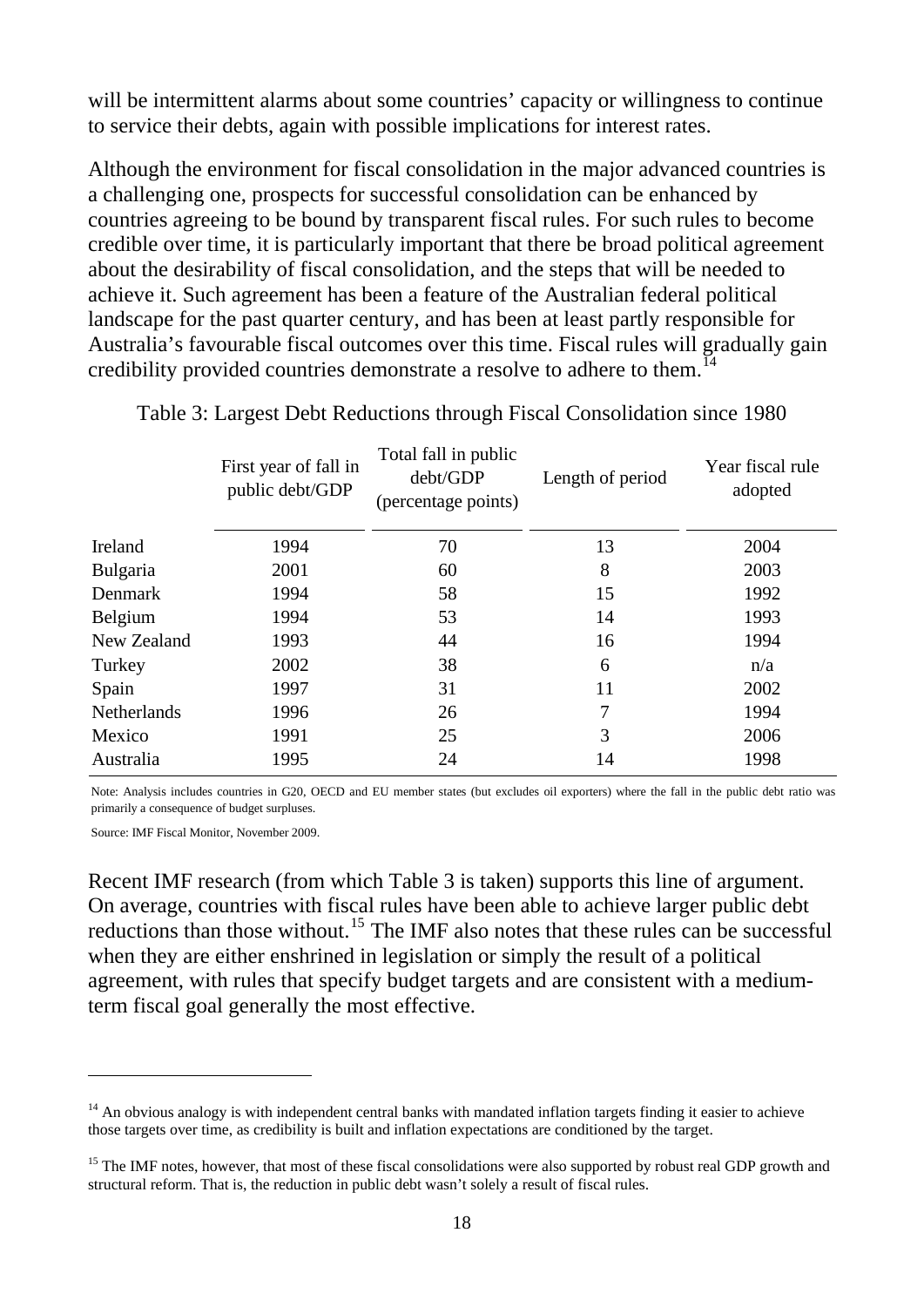## *Conclusion*

Several features of the global financial crisis conspired to make discretionary fiscal policy a particularly appropriate policy response. The contractionary shock was severe and highly synchronised across countries, which generated economic conditions particularly suited to a global fiscal policy response. The events surrounding the collapse of Lehman Brothers in mid September 2008 provided an unequivocal signal that a big contractionary shock was coming, and gave policymakers time to design and implement fiscal and monetary responses, without waiting for confirmation from macroeconomic data that the downturn had arrived.

For Australia, the evidence suggests that, without the discretionary fiscal action, the economy would have contracted not only in the December quarter 2008 (which it did) but also in the March and June quarters 2009, and that unemployment would have risen significantly more than it is now projected to do. The discretionary fiscal action appears to have contributed more to economic growth over the past year than did monetary policy, but its contribution to growth is expected to turn negative from early 2010 when, because of its longer lags, monetary policy will still be contributing to growth.

But it is also interesting to ask what the events of the past couple of years imply for the earlier consensus that discretionary fiscal policy is not well suited to playing a counter-cyclical role.

To my mind, that earlier consensus needs to be modified, but not abandoned. Recent events have been unusual, in ways that implied a particularly important role for discretionary fiscal action.

But that does not mean that large discretionary fiscal actions will be appropriate in response to all economic downturns. For more usual economic downturns – which are not likely to be associated with severe financial crises – the original consensus continues to apply. Monetary policy (in combination with the automatic fiscal stabilisers) is well suited to respond to such downturns, with discretionary fiscal action continuing to play a role, but a less prominent one. For such downturns, the difficulty of getting the timing right for sizeable discretionary fiscal policy responses remains a relevant policy consideration.

Australian Federal Governments of both political persuasions from the mid 1980s onwards demonstrated the resolve needed to bring deficit budgets back into surplus after the economy recovered from recession, and committed themselves to increasingly well-articulated medium-term frameworks for fiscal policy. That sustained fiscal discipline paid dividends. It meant that Australia retained a high degree of fiscal flexibility so that, when a once-in-80-year global financial shock arrived, Australia was in a position to implement a large fiscal response.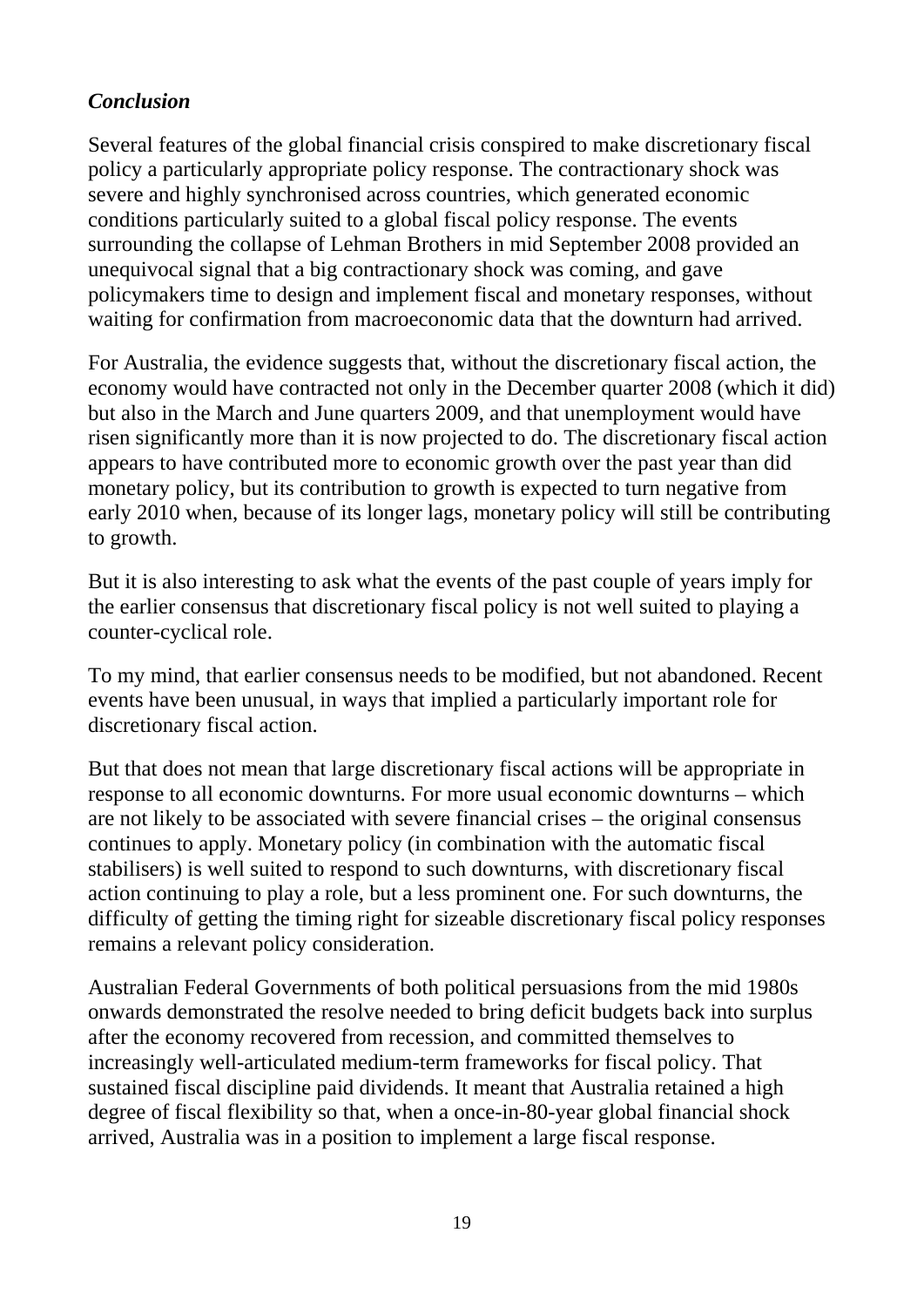Australian government net debt has remained low over the past quarter century, and is projected to continue to do so over the next decade. By contrast, net government debt in most of the major advanced economies was quite high at the start of the financial crisis, and is projected to rise to an average (for the G7 countries) of over 90 per cent of GDP by 2014. Net government debt at these levels is manageable, but it cannot be permitted to continue to rise. Well-articulated fiscal policy frameworks offer the best hope for sustained fiscal consolidation in these countries, but these frameworks will not be of much use unless they come with broad political and community support.

## *References*

Agarwal S, Liu, C & Souleles, NS 2007, 'The Reaction of Consumer Spending and Debt to Tax Rebates - Evidence from Consumer Credit Data', *Journal of Political Economy*, vol. 115, no. 6, pp. 986-1018.

Berkelmans, L 2005, 'Credit and Monetary Policy: An Australian SVAR', *RBA Research Discussion Paper*, no. 2005-06, Sydney.

Broda, C & Parker JA 2008, 'The Impact of the 2008 Tax Rebates on Consumer Spending: Preliminary Evidence', viewed November 2009, <<http://faculty.chicagogsb.edu/christian.broda/>>.

Dungey, M & Pagan, A 2000, 'A Structural VAR Model of the Australian Economy', *Economic Record*, vol. 76, no. 235, pp. 321-342.

Epley, N, Mak, D & Idson, LC 2006, 'Bonus or Rebate?: The Impact of Income Framing on Spending and Saving', *Journal of Behavioral Decision Making*, vol. 19, no. 3, pp. 213-227.

Ergas, H & Robson, A 2009, 'The 2008-09 Fiscal Stimulus Packages: A Cost Benefit Analysis', *Submission to the Senate Inquiry into the Government's Economic Stimulus Initiatives*, September.

Frijters, P & Antic, N 2009, 'They seek him here, they seek him there: The missing production factor in economic downturns.', *mimeo*.

Gruen, D 2008, 'Opening Statement', *Senate Standing Committee on Economics*, 22 October, Canberra.

Gruen, D, Romalis, J & Chandra, N 1997, 'The Lags of Monetary Policy', *RBA Research Discussion Paper,* no. 1997-02.

Gruen, D & Stevens, G 2000, 'Australian Macroeconomic Performance and Policies in the 1990s', in *Proceedings of a Conference – The Australian Economy in the 1990s,* Reserve Bank of Australia, Sydney, pp. 32-72.